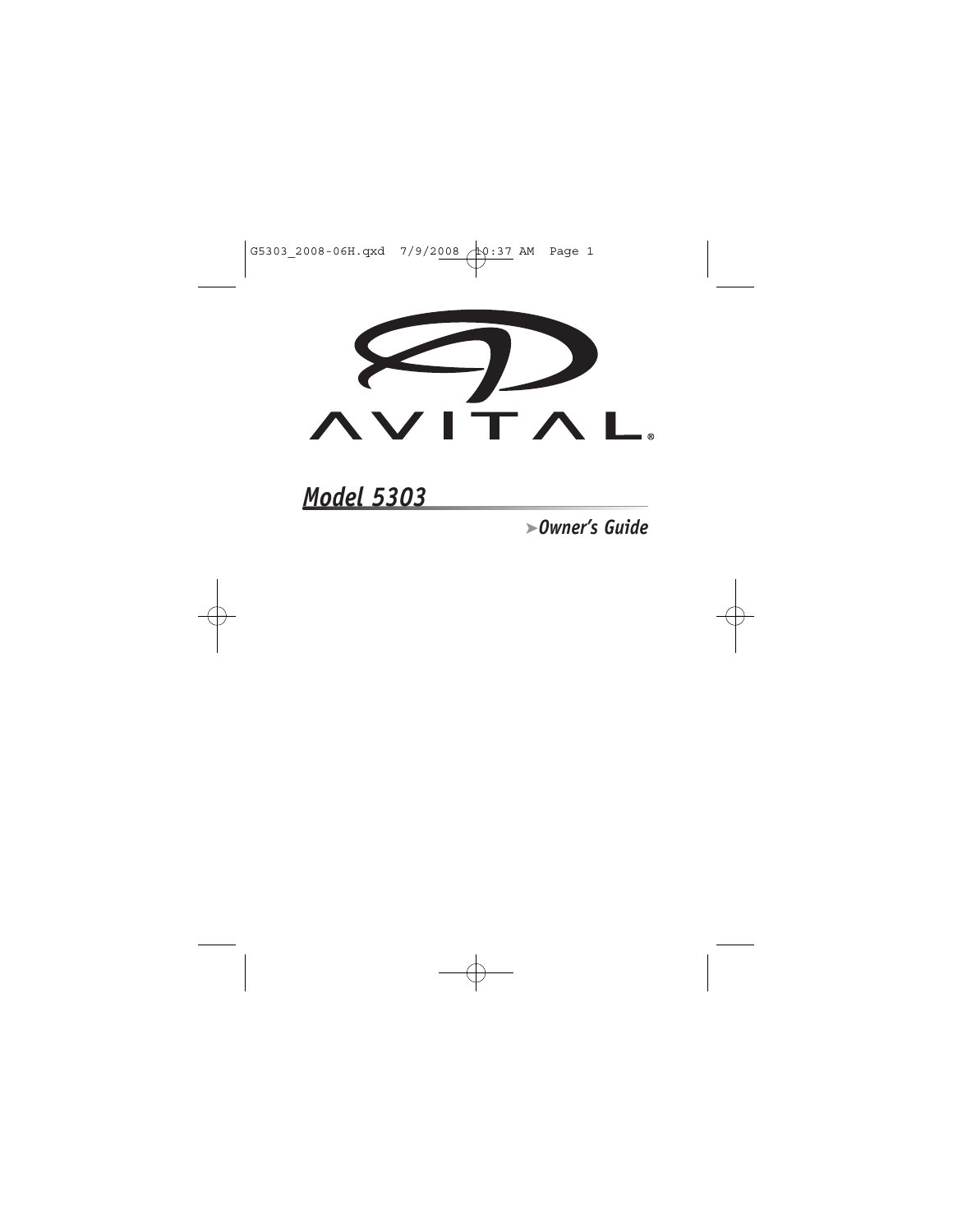# *Limited lifetime consumer warranty*

For a period of one calendar year from the date of purchase of this auto-security device, Directed Electronics, Inc. promises to the ORIGINAL PURCHASER to repair or replace (with a comparable reconditioned model), free of cost, any electronic control module which proves to be defective in workmanship or material under normal use, SO LONG AS THE SYSTEM WAS SOLD, INSTALLED, AND SERVICED BY A PROFES-SIONAL AUTO INSTALLER, AND REMAINS IN THE CAR IN WHICH THE SYS-TEM WAS ORIGINALLY INSTALLED. If warranty service is necessary you must have a clear copy of your sales receipt containing all of the information shown on the following page.

After the first calendar year, from the date of purchase of this auto-security device, Directed Electronics, Inc., promises to the ORIGINAL PURCHASER to repair or replace (with a comparable reconditioned model) any electronic control module which proves to be defective in workmanship or material under normal use **FOR A CHARGE OF \$45.00,** SO LONG AS THE SYSTEM WAS SOLD, INSTALLED, AND SERVICED BY A PROFESSIONAL AUTO INSTALLER, AND REMAINS IN THE CAR IN WHICH THE SYSTEM WAS ORIGINALLY INSTALLED. If warranty service is necessary you must have a clear copy of your sales receipt containing all of the information shown on the following page.

This warranty contains the entire agreement relating to warranty and supersedes all previous and contemporaneous representations or understandings, whether written or oral. IN ANY EVENT, DIRECTED ELECTRONICS IS NOT LIABLE FOR THE THEFT OF THE VEHICLE AND/OR ITS CONTENTS.

This warranty is void if the product has been damaged by accident, unreasonable use, neglect, improper service or other causes not arising out of defects in materials or construction. This warranty is nontransferable and does not apply to any unit that has been modified or used in a manner contrary to its intended purpose and does not cover batteries. The unit in question must be returned to the manufacturer, postage prepaid. This warranty does not cover labor costs for the removal, diagnosis, troubleshooting or reinstallation of the unit. For service on an out-of-warranty product a flat rate fee by model is charged. Contact your authorized dealer to obtain the service charge for your unit.

These systems are a deterrent against possible theft. Directed Electronics, Inc. is not offering a guarantee or insuring against the theft of the automobile or its contents and disclaims any liability for the theft of the vehicle and/or its contents. Directed Electronics does not authorize any person to create for it any other obligation or liability in connection with this security system.

TO THE MAXIMUM EXTENT ALLOWED BY LAW, ANY AND ALL WAR-RANTIES ARE EXCLUDED BY THE MANUFACTURER AND EACH ENTITY PARTICIPATING IN THE STREAM OF COMMERCE THEREWITH. THIS EXCLUSION INCLUDES BUT IS NOT LIMITED TO THE EXCLUSION OF ANY AND ALL WARRANTY OF MERCHANTABILITY AND/OR ANY AND ALL WAR-RANTY OF FITNESS FOR A PARTICULAR PURPOSE AND/OR ANY AND ALL WARRANTY OF NON-INFRINGEMENT OF PATENTS, IN THE UNITED STATES OF AMERICA AND/OR ABROAD. NEITHER THE MANUFACTURER OR ANY ENTITIES CONNECTED THEREWITH SHALL BE RESPONSIBLE OR LIABLE FOR ANY DAMAGES WHATSOEVER, INCLUDING BUT NOT LIMIT-ED TO ANY CONSEQUENTIAL DAMAGES, INCIDENTAL DAMAGES, TOW-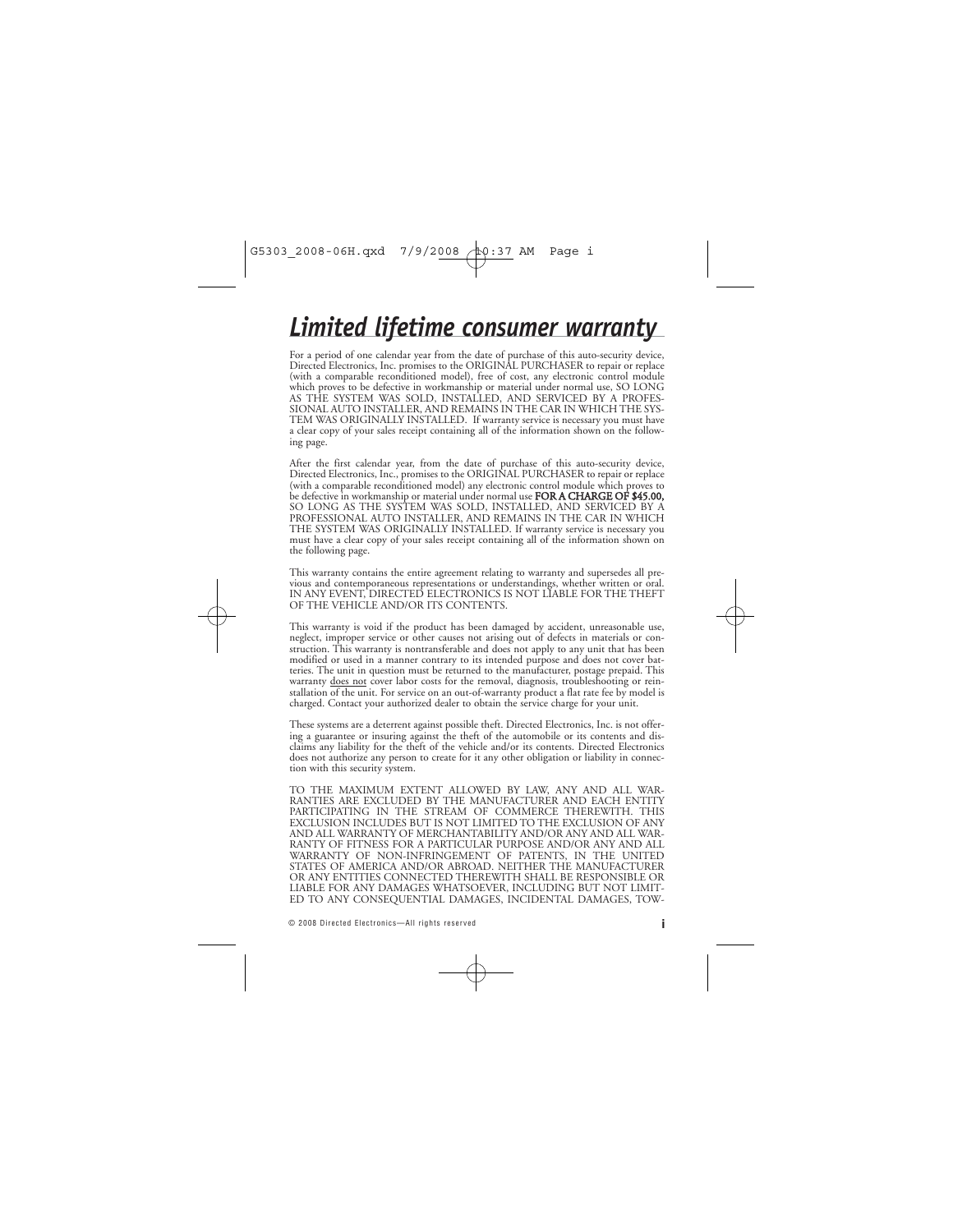ING, REPAIR, REPLACEMENT, DAMAGES FOR LOSS OF TIME, LOSS OF EARNINGS, COMMERCIAL LOSS, LOSS OF ECONOMIC OPPORTUNITY AND THE LIKE. NOTWITHSTANDING THE ABOVE, MANUFACTURER DOES OFFER A LIMITED WARRANTY TO REPLACE OR REPAIR THE CON-TROL MODULE AS DESCRIBED ABOVE. Some states do not allow limitations on how long an implied warranty will last or the exclusion or limitation of incidental or consequential damages. This warranty gives you specific legal rights, and you may also have other rights which vary from state to state.

Make sure you have all of the following information from your dealer:

A clear copy of the sales receipt, showing the following:

- Date of purchase
- Your full name and address
- Authorized dealer's company name and address
- Type of alarm installed
- Year, make, model and color of the automobile
- Automobile license number
- Vehicle identification number
- All security options installed on automobile
- Installation receipts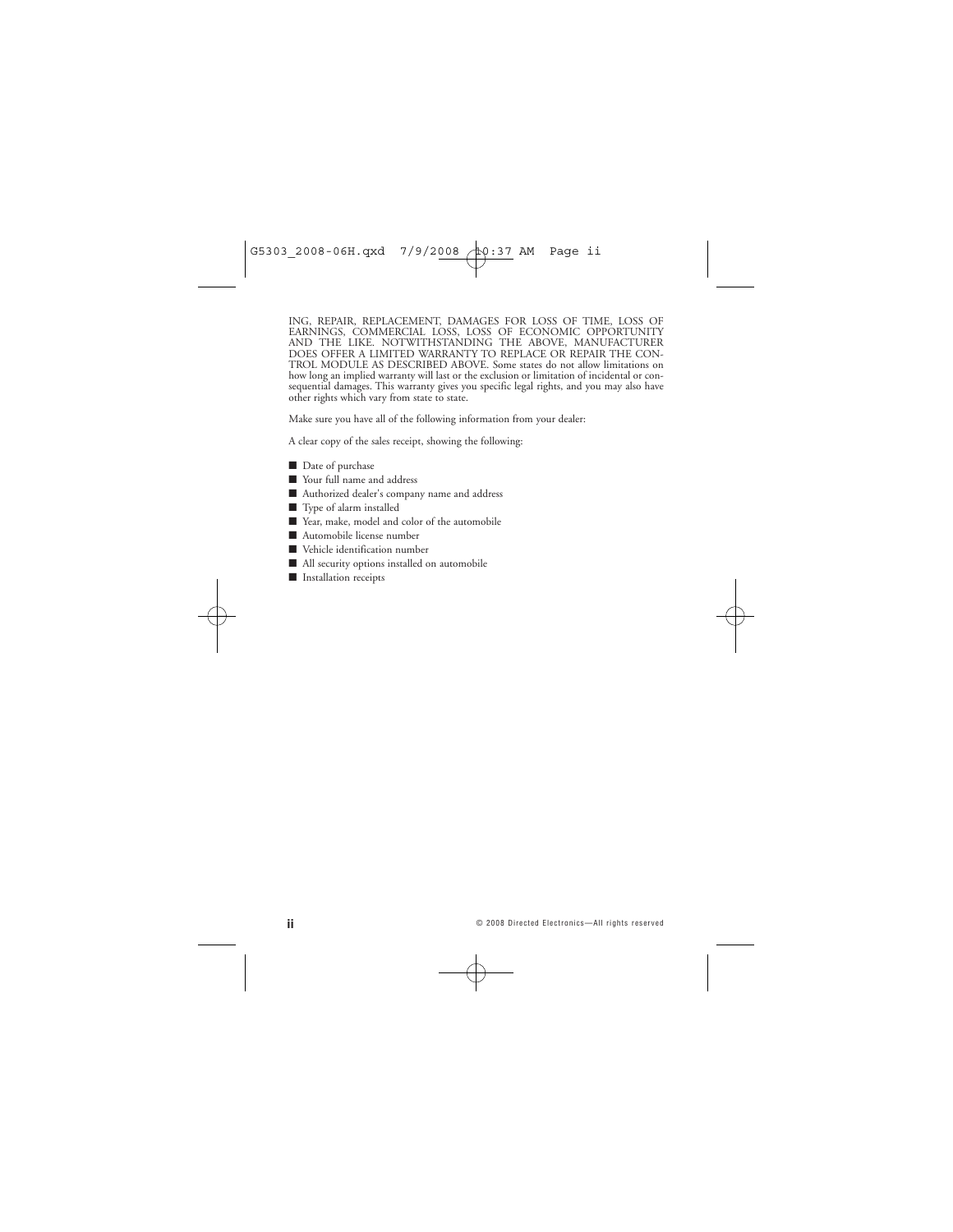# *Table of contents*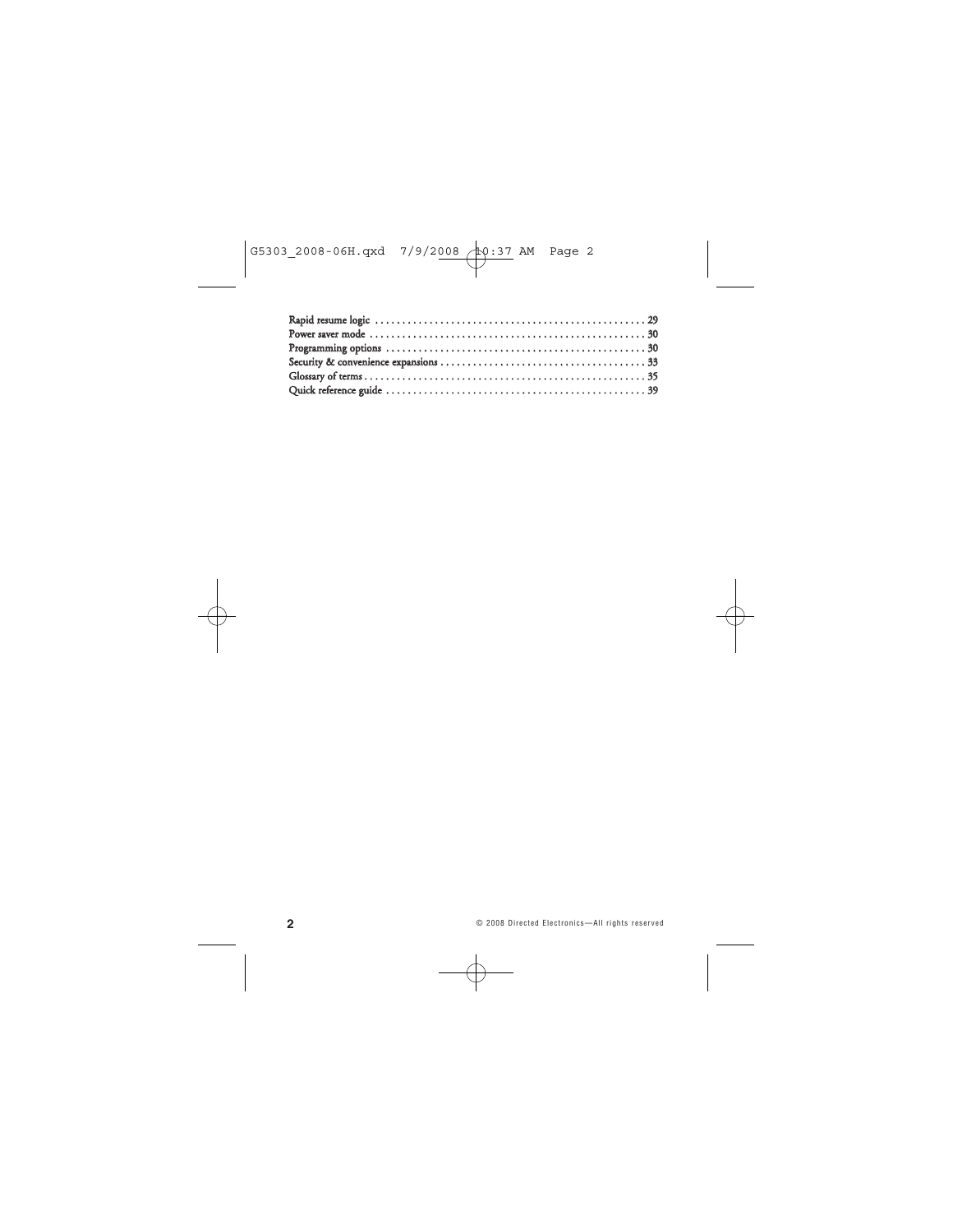# *Standard transmitter configuration*



controls the Arm and Panic On/Off function.



controls the Disarm and Panic Off function.



controls Silent Mode™ and Auxiliary trunk output.



controls the Remote Start function.



**and c** pressed together control the **Timer** mode.













pressed together control auxillary 6 output.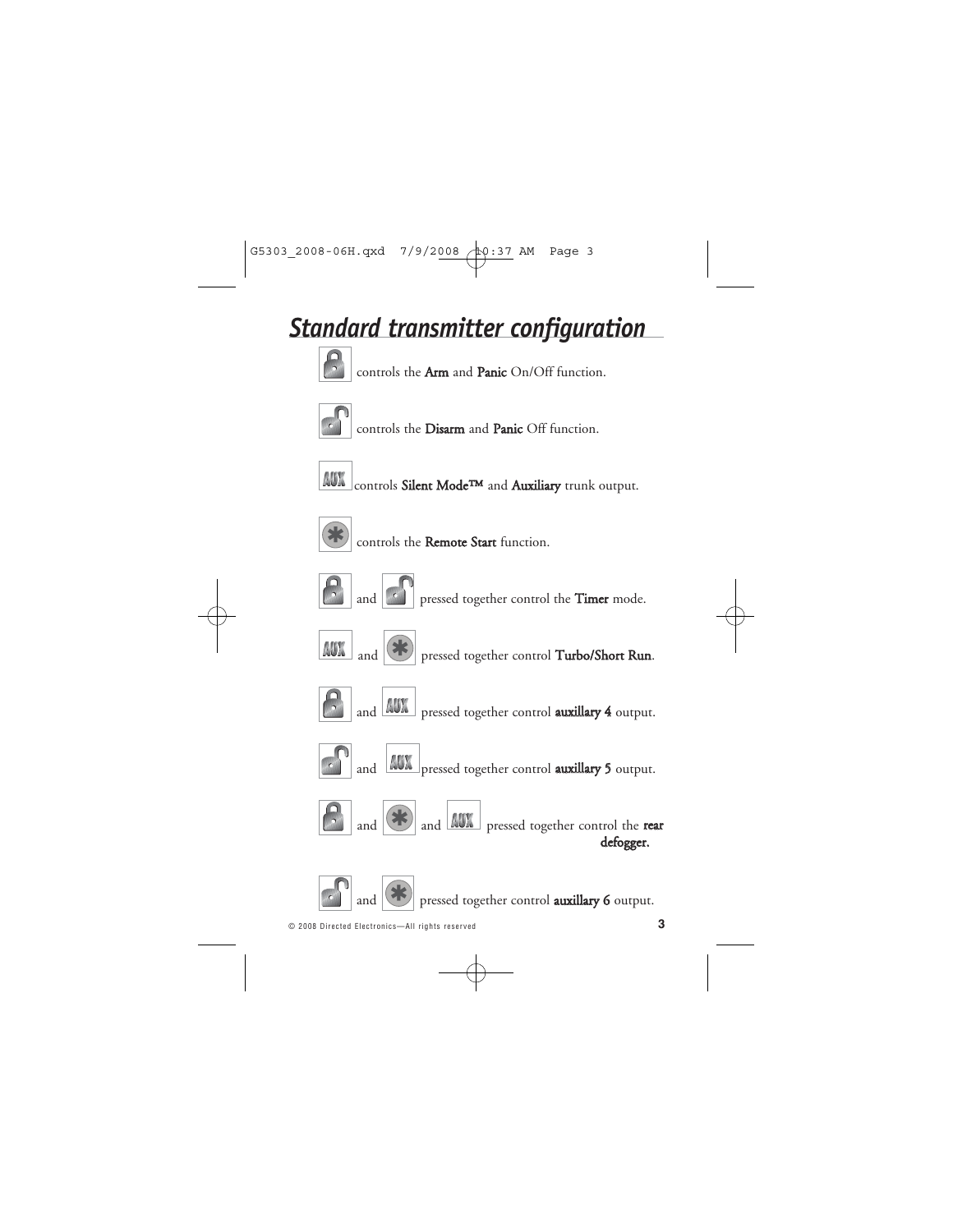

# *What is included*

- $\blacktriangleright$  A control module
- ➤ A transceiver/antenna
- ➤ Two four-button transmitters
- ➤ A Stinger™ DoubleGuard® two-stage shock sensor
- ➤ A Revenger™ Soft Chirp™ six-tone programmable siren
- ➤ A status LED indicator light
- ➤ A push-button Valet button
- ➤ Your warranty registration
- ➤ A shut-down toggle switch

# *Important information*

Congratulations on the purchase of your combination remote start alarm system. Due to the complexity of this system, it must be installed by an authorized dealer only. Installation of this product by anyone other than an authorized dealer voids the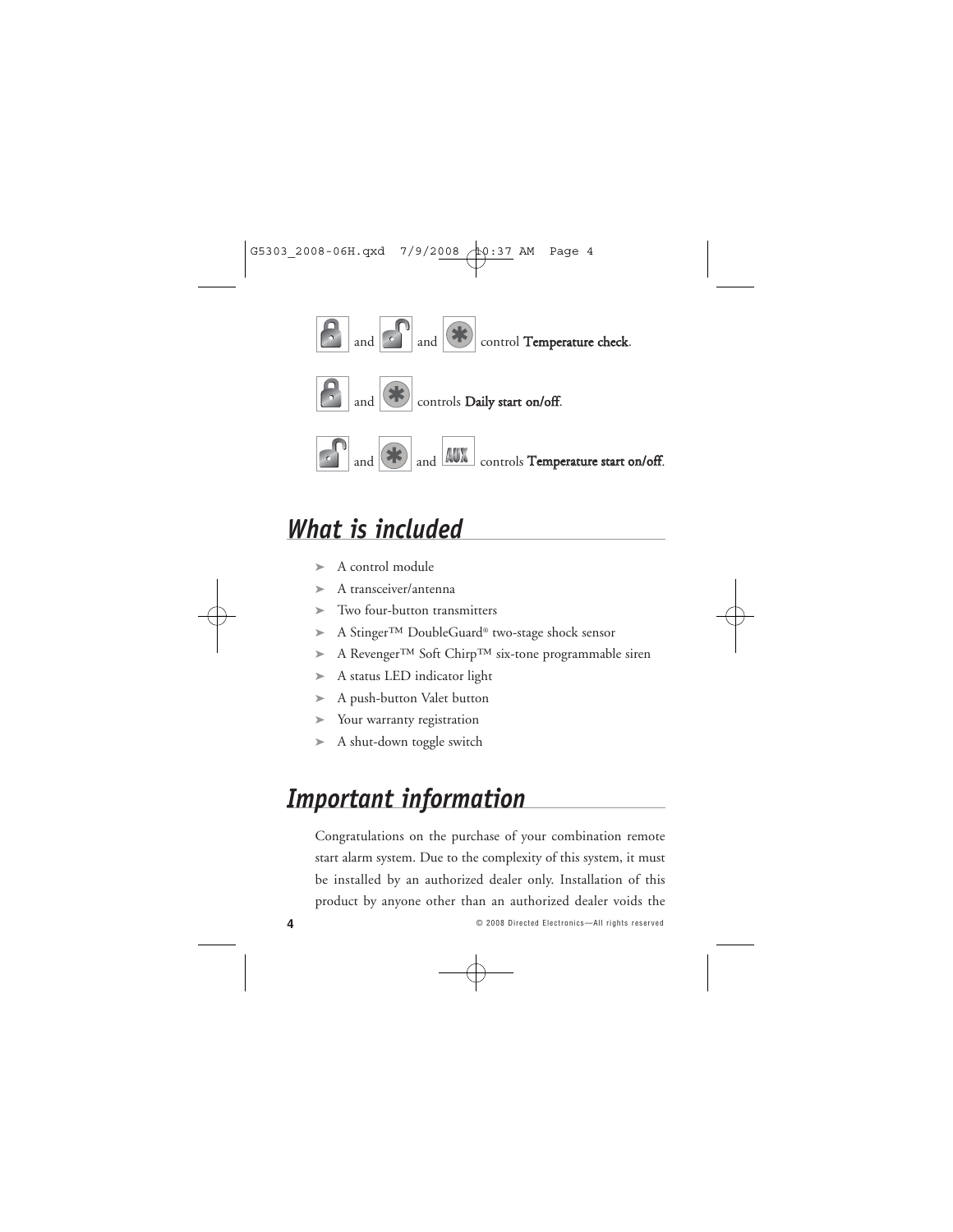warranty. All dealers are provided with a preprinted dealer certificate to verify authorization.

By carefully reading this Owner's Guide prior to using your system, you will maximize the use of this system and its features. You can print additional or replacement copies of this manual by accessing our web site at www.directed.com.

# **→ System maintenance**

The system requires no specific maintenance beyond remote battery replacement. The remote is powered by a 1.5V AAA battery.

The battery level indicator has three level indicators that serve as a visual indication of battery charge. When the battery reaches a low charge level that requires replacment, the remote generates a single notification chirp, and the battery level indicator flashes continuously.



#### **Battery Replacement**

Gently pull the battery cover release tab, thenslide the door down to expose the baattery and remove the expired battery. Place the new battery into the remote observing the correct polarity. When power is returned the remote lights all icons in

the LCD and gnerates all beeper tones at once.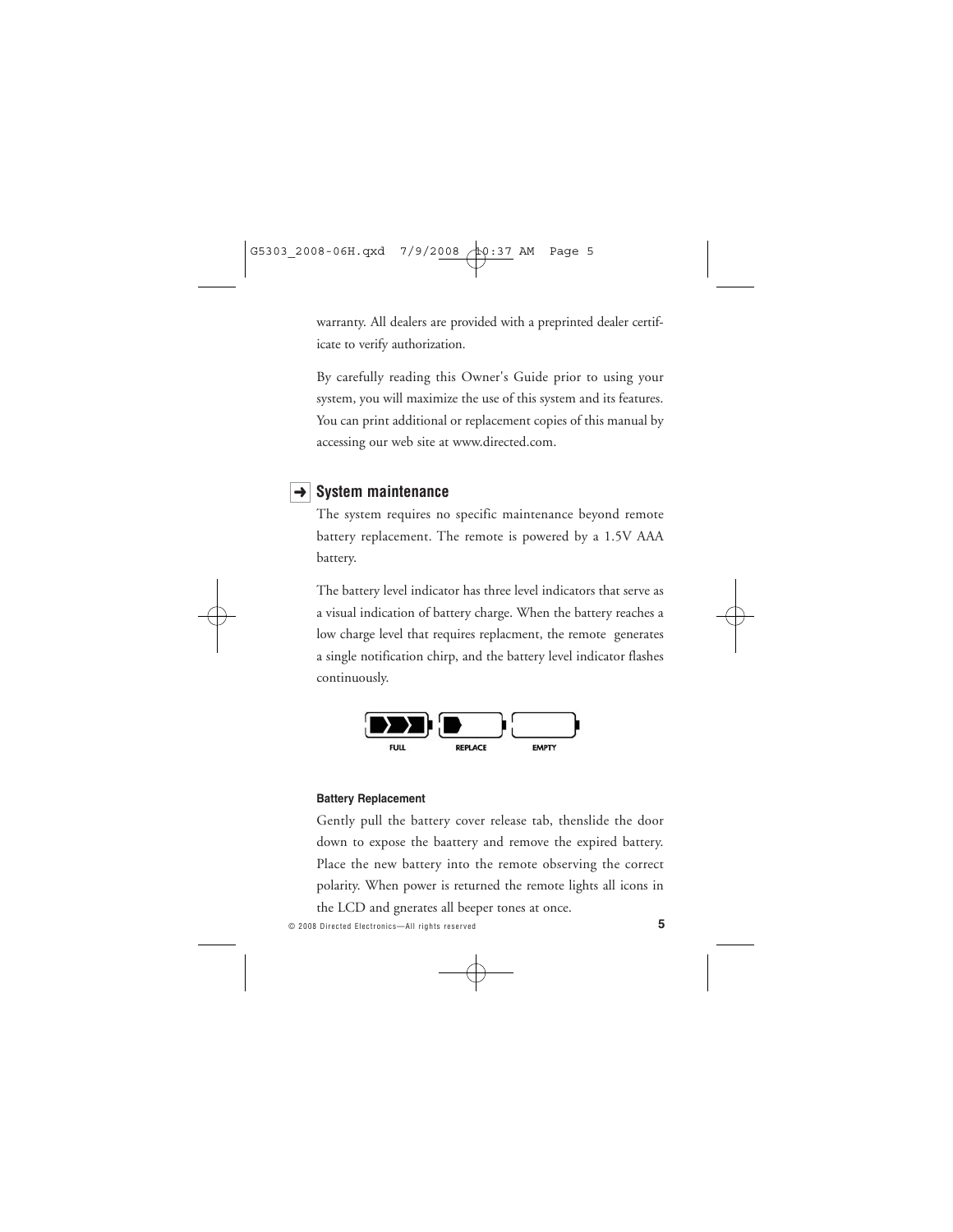### **→ Your warranty**

Your warranty registration must be completely filled out and returned within 10 days of purchase. Your product warranty will not be validated if your warranty registration is not returned. Make sure you receive the warranty registration from your dealer. It is also necessary to keep your proof of purchase, which reflects that the product was installed by an authorized dealer.

## **Fcc/id notice** ➜

This device complies with Part 15 of FCC rules. Operation is subject to the following two conditions: (1) This device may not cause harmful interference, and (2) This device must accept any interference received, including interference that may cause undesirable operation.

Changes or modifications not expressly approved by the party responsible for compliance could void the user's authority to operate this device.

### **→** Caution

This product is designed for fuel injected, automatic transmission vehicles only. Use of this product in a standard transmission vehicle is dangerous and contrary the product's intended use.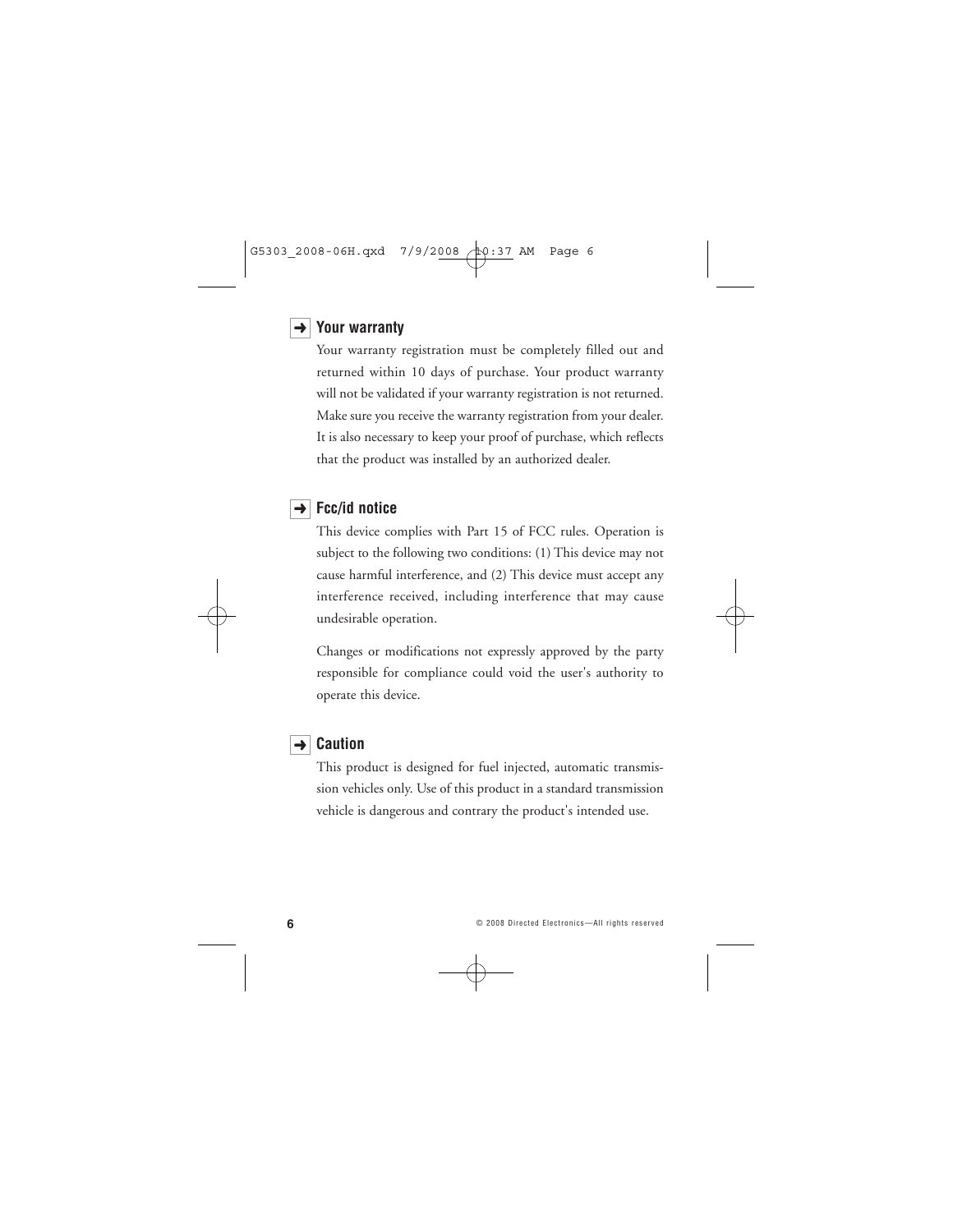# *Transmitter functions*

The receiver uses a computer-based Learn Routine to learn the transmitter buttons. This makes it possible to assign any remote transmitter button to any receiver function. The transmitter initially comes programmed with Standard Configuration, but may also be customized by an authorized dealer. The buttons in all of the instructions in this manual correspond to a Standard Configuration transmitter.

# **→ Standard configuration**

# **Button**

The arming and panic functions are controlled by pressing this button for one second.

# **Button**

The disarming function is controlled by pressing this button for one second.

# $\frac{d}{dt}$  **Button**

Silent Mode™ and an optional auxiliary function are controlled by this button. (Silent Mode works by pressing this button for less than one second before arming or disarming. An optional auxiliary function, such as trunk release, can be controlled by pressing this button for 1.5 seconds.)

### **The auxiliary output controls \_\_\_\_\_\_\_\_\_\_\_\_\_\_\_\_\_\_\_\_\_\_\_\_\_\_.**

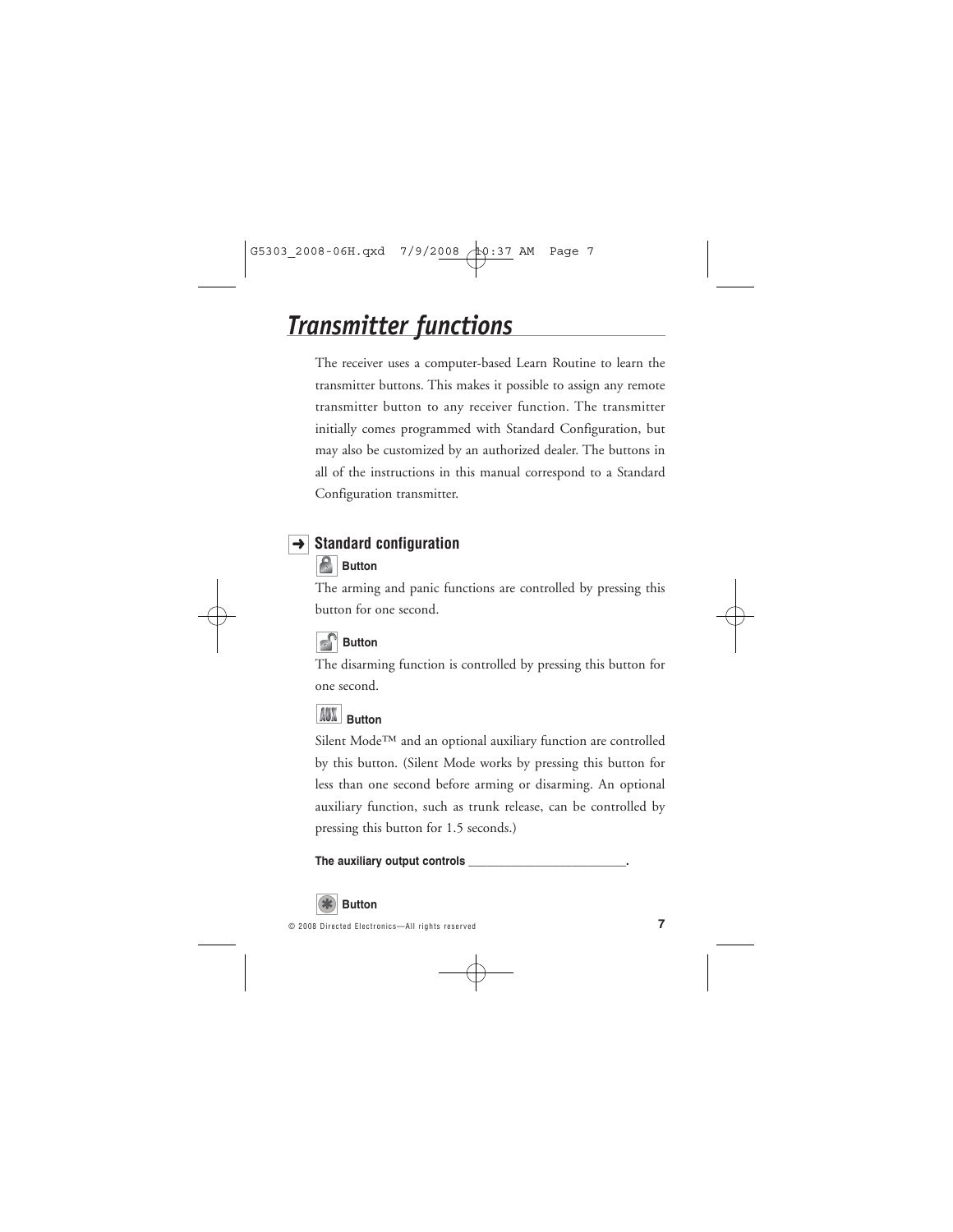The remote start function of your system is controlled by pressing this button twice within 3 seconds.

# **and AUX** Buttons

An optional auxiliary convenience or expansion function that you have added to your system can be activated by pressing these buttons simultaneously.

### **The auxiliary output controls \_\_\_\_\_\_\_\_\_\_\_\_\_\_\_\_\_\_\_\_\_\_\_\_\_\_.**



**and AUX** Buttons

An optional auxiliary convenience or expansion function that you have added to your system can be activated by pressing these buttons simultaneously.

### **The auxiliary output controls \_\_\_\_\_\_\_\_\_\_\_\_\_\_\_\_\_\_\_\_\_\_\_\_\_\_.**



The remote start timer mode is controlled by pressing these buttons simultaneously. The 2-way remote produces a melody and the clock indicator appears on the remote's LCD. Once in timer mode the system remote starts every 24-hours. Repeat this procedure to turn Timer Mode off.

# **and AUX** Buttons

The short-run turbo mode is activated when these buttons are pressed simultaneously.



When simultaneously pressed these buttons control the rear window defogger during remote starting.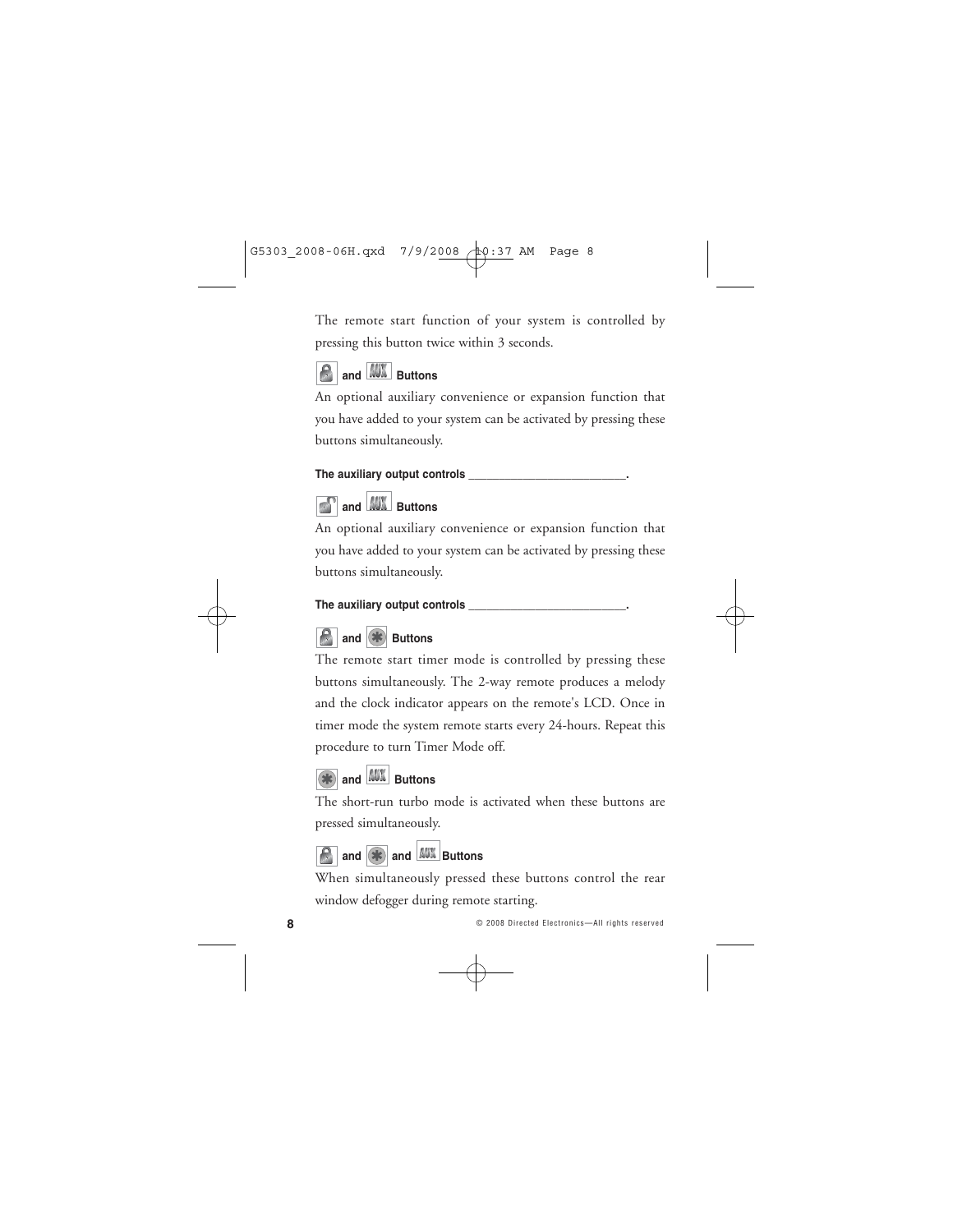

An optional auxiliary convenience or expansion function that you have added to your system can be activated by pressing these buttons simultaneously.

#### **The auxiliary output controls \_\_\_\_\_\_\_\_\_\_\_\_\_\_\_\_\_\_\_\_\_\_\_\_\_\_.**



This system reports the interior temperature of your vehicle by pressing these buttons sequentially.To activate the temperature display press the above three buttons. You hear a melody and the interior temperature is displayed on the LCD screen for five seconds.

**Note:** If the ignition is on, the temperature check clockmode will not work.



While the system is armed, press simulataneously to enter temperature auto statt mode. The vehicle is automatically restarted if the interior temperature drops below 0 degrees Fahrenheit.

**Note:** Disarming the system while in temperature autostart mode casuses the system to exit this mode.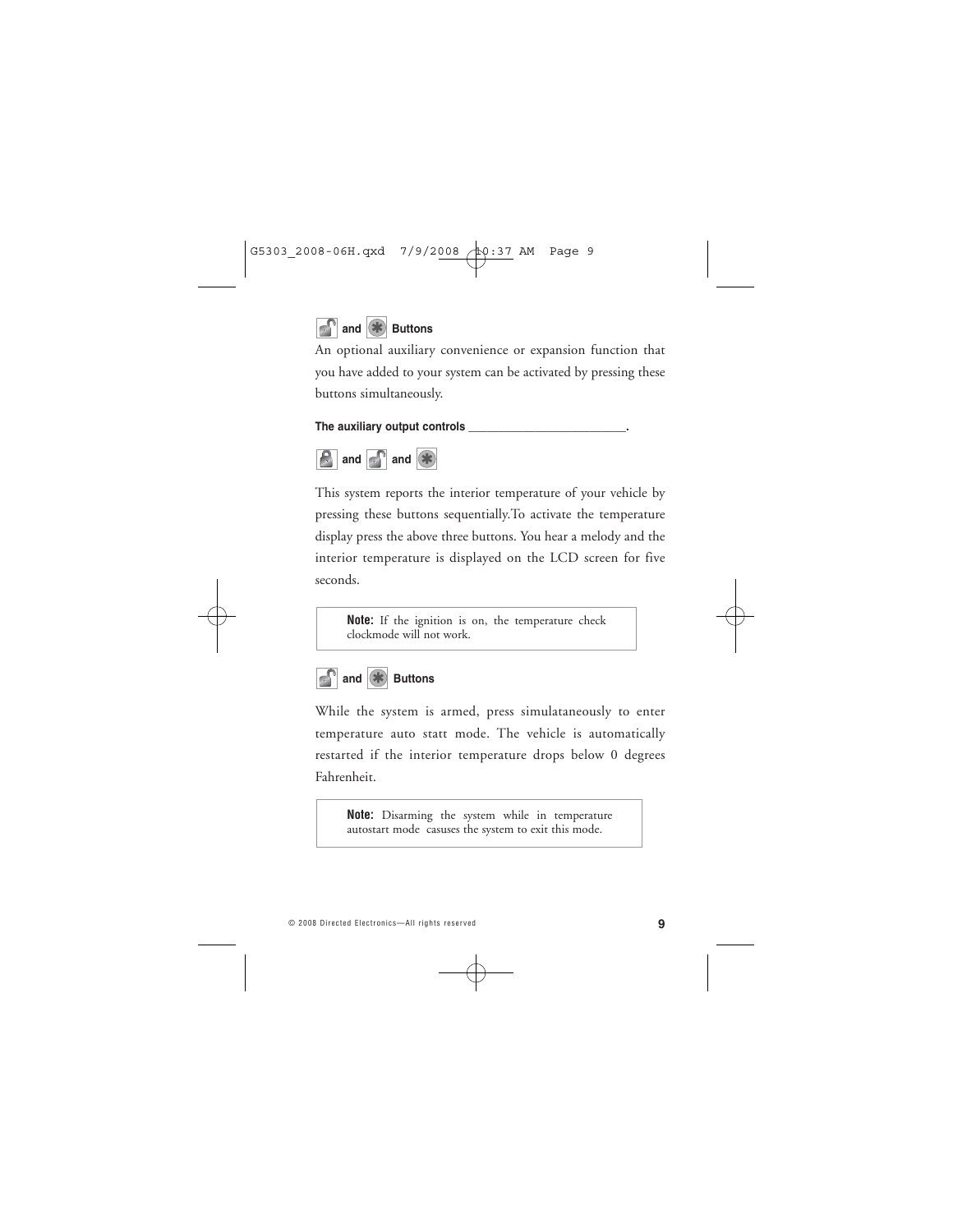# *Using your system*

# **Warning! Safety first** ➜

The following safety warnings must be observed at all times:

- ➤ Due to the complexity of this system, installation of this product must only be performed by an authorized Directed dealer.
- ➤ When properly installed, this system can start the vehicle via a command signal from the remote control transmitter. Therefore, never operate the system in an enclosed area or partially enclosed area without ventilation (such as a garage). When parking in an enclosed or partially enclosed area or when having the vehicle serviced, the remote start system must be disabled using the installed toggle switch. It is the user's sole responsibility to properly handle and keep out of reach from children all remote control transmitters to assure that the system does not unintentionally remote start the vehicle. THE USER MUST INSTALL A CARBON MONOXIDE DETECTOR IN OR ABOUT THE LIVING AREA ADJACENT TO THE VEHICLE. ALL DOORS LEADING FROM ADJACENT LIVING AREAS TO THE ENCLOSED OR PARTIALLY ENCLOSED VEHICLE STORAGE AREA MUST AT ALL TIMES REMAIN CLOSED. These precautions are the sole responsibility of the user.
- Use of this product in a manner contrary to its intended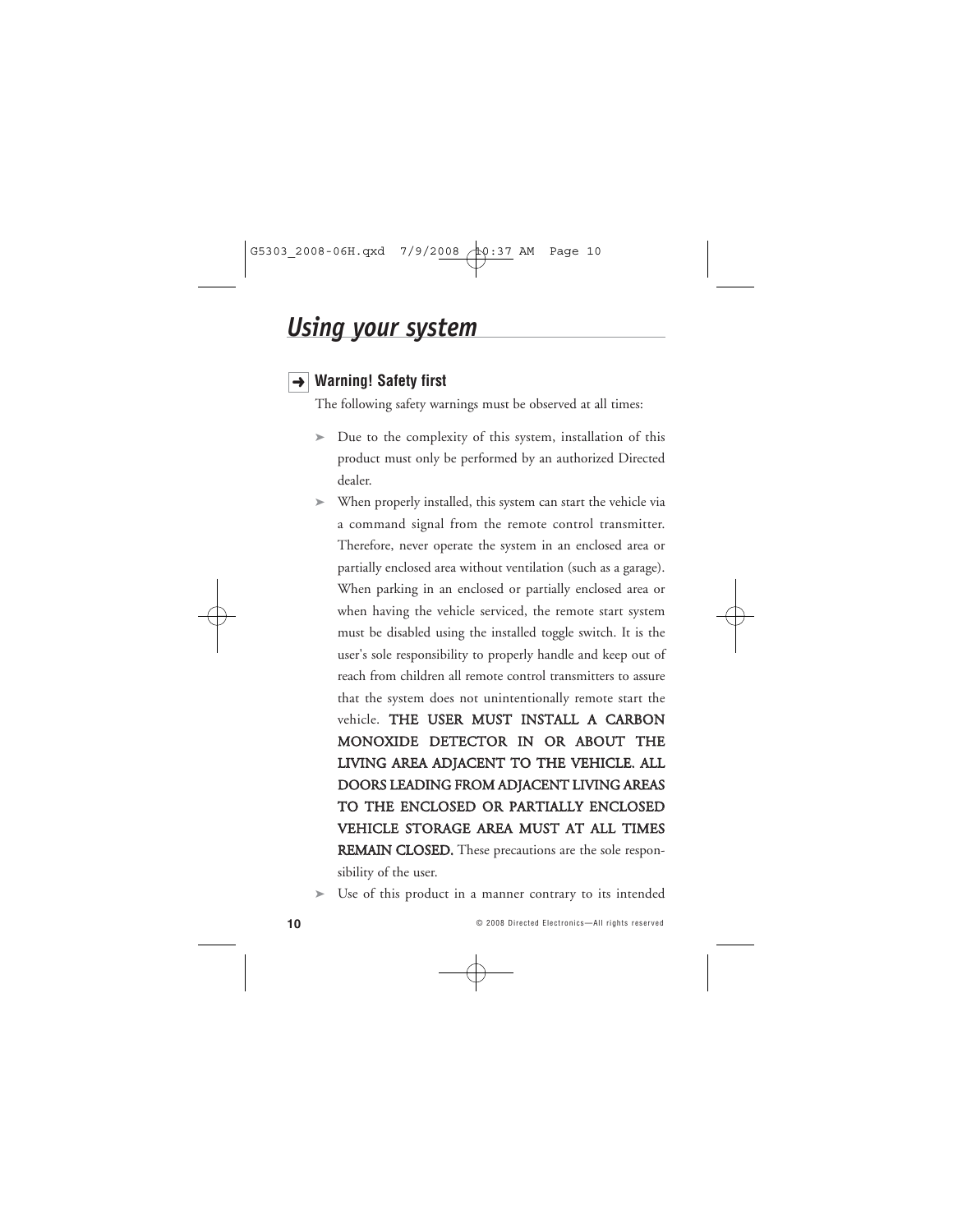mode of operation may result in property damage, personal injury, or death. (1) Never remotely start the vehicle with the vehicle in gear, and (2) Never remotely start the vehicle with the keys in the ignition. The user must also have the neutral safety feature of the vehicle periodically checked, wherein the vehicle must not remotely start while the car is in gear. This testing should be performed by an authorized Directed dealer in accordance with the Safety Check outlined in the product installation guide. If the vehicle starts in gear, cease remote start operation immediately and consult with the authorized Directed dealer to fix the problem.

 $\triangleright$  After the remote start module has been installed, contact your authorized dealer to have him or her test the remote start module by performing the Safety Check outlined in the product installation guide. If the vehicle starts when performing the Neutral Safety Shutdown Circuit test, the remote start unit has not been properly installed. The remote start module must be removed or the installer must properly reinstall the remote start system so that the vehicle does not start in gear. All installations must be performed by an authorized Directed dealer. OPERATION OF THE REMOTE START MODULE IF THE VEHICLE STARTS IN GEAR IS CONTRARY TO ITS INTENDED MODE OF OPER-ATION. OPERATING THE REMOTE START SYSTEM UNDER THESE CONDITIONS MAY RESULT IN PROPERTY DAMAGE OR PERSONAL INJURY. YOU MUST IMMEDIATELY CEASE THE USE OF THE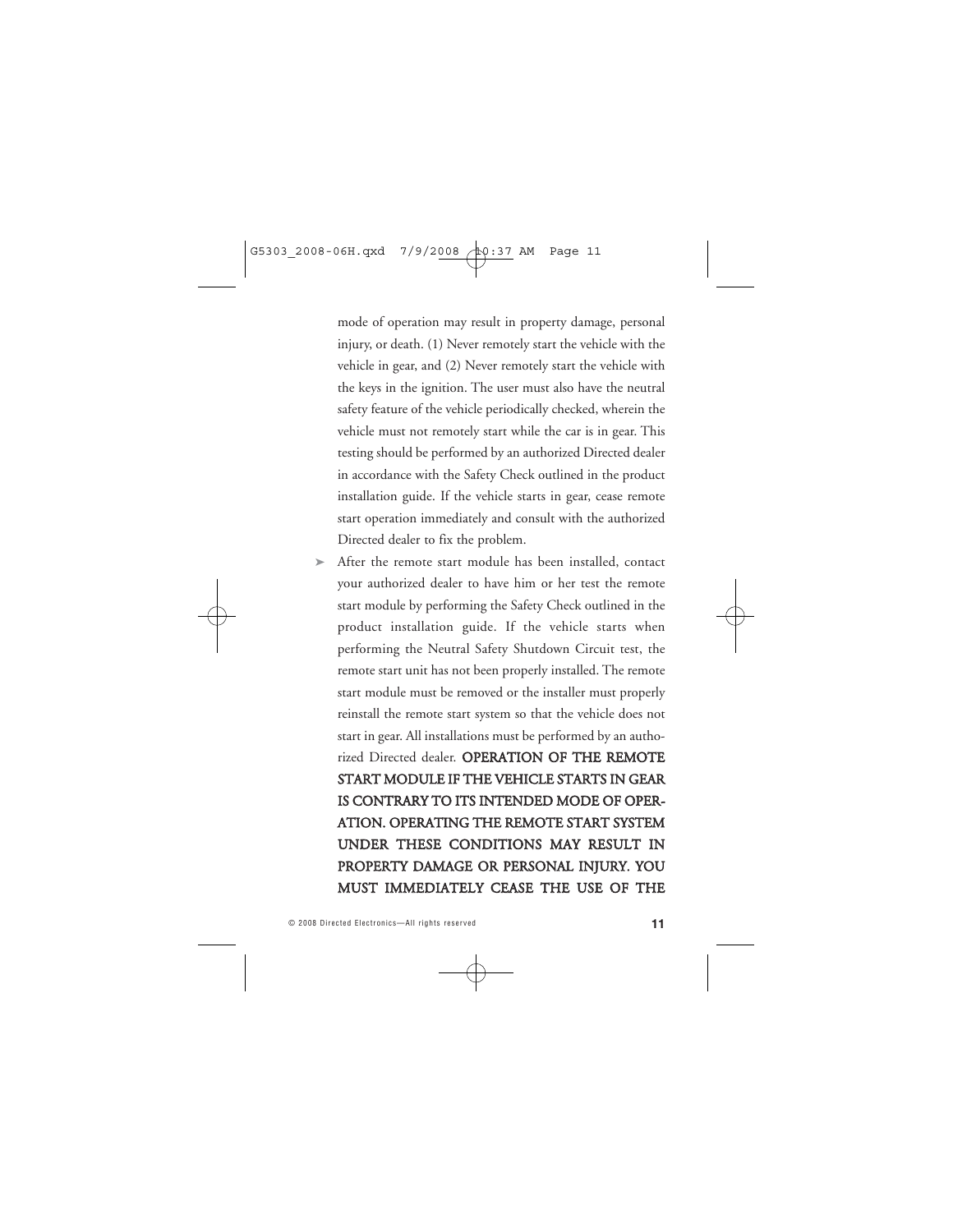UNIT AND SEEK THE ASSISTANCE OF AN AUTHO-RIZED DIRECTED DEALER TO REPAIR OR DISCONNECT THE INSTALLED REMOTE START MODULE. DIRECTED WILL NOT BE HELD RESPONSIBLE OR PAY FOR INSTALLATION OR REINSTALLATION COSTS.

### **→ Active arming**

You can arm the system by pressing  $\left| \mathbf{F} \right|$  of your transmitter for one second. When the system arms, you will hear a short siren sound, or chirp, and see the parking lights flash once. If the power door locks are controlled by the system, the doors will also lock. While the system is armed, the status LED will flash approximately once per second, indicating that the system is actively protecting your vehicle. If you hear a second chirp after arming and note that the status LED is flashing in groups, see the Diagnostics Section of this guide. This extra chirp is called Bypass Notification.

### → Passive arming

The system can be programmed to arm itself automatically (called passive arming). If the system is programmed for passive arming, it will automatically arm 30 seconds after the ignition is turned off and the system detects that you have left the vehicle by opening and closing a door. Whenever the system is in its 30-second passive arming countdown, the status LED will flash twice as fast as it does when the system is armed. At the 20-second point of the countdown, the siren will chirp to indicate that the system is about to arm. At the 30-second point, the parking lights will flash to indicate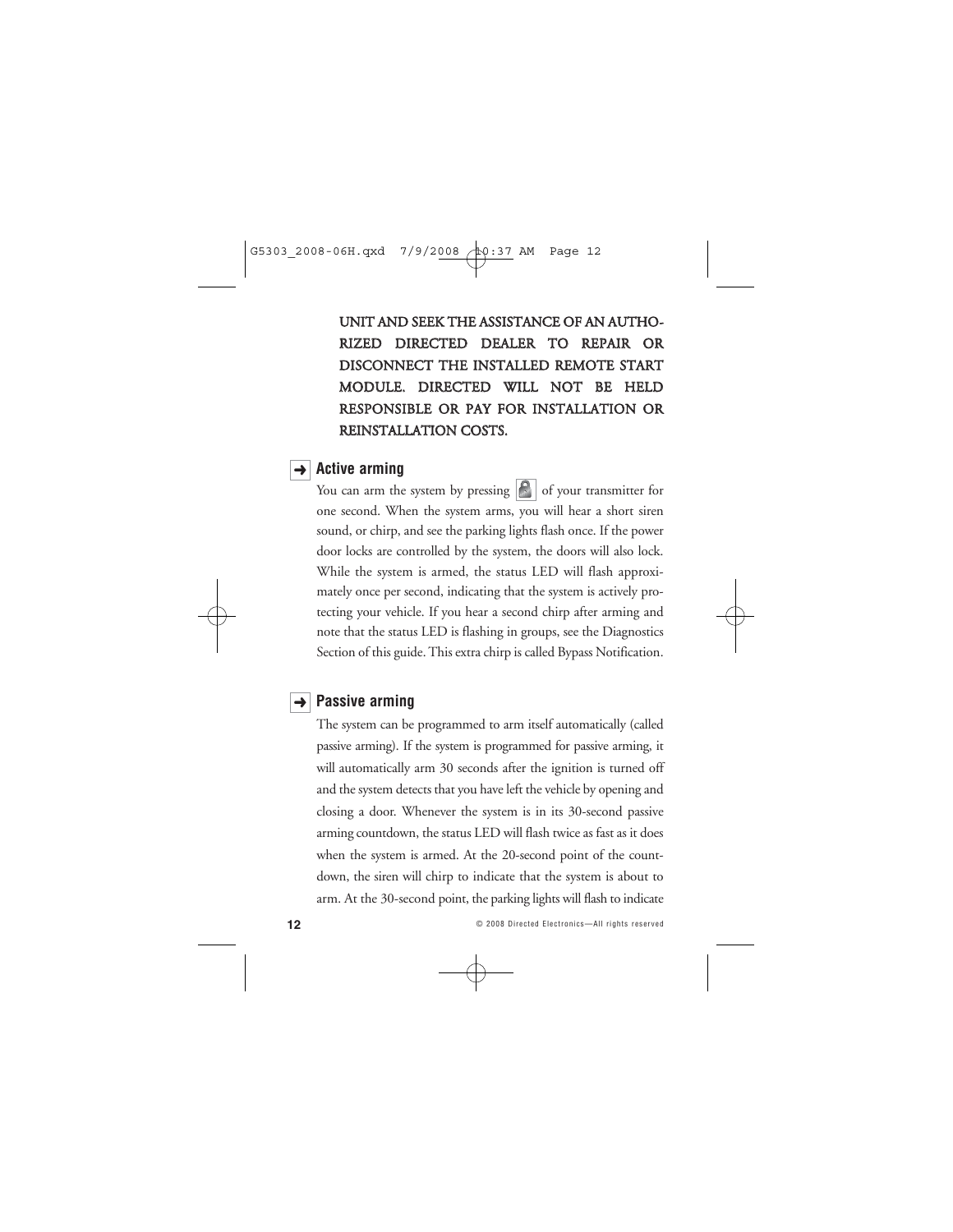that the system is armed.

**Note:** If any protected entry point (such as a door or a switch-protected trunk or hood) is open, the system will not passively arm (unless forced passive arming is programmed on. See Programming Options section).

#### **When armed your vehicle is protected as follows:**

- Light impacts trigger the Warn Away® signal. When triggered, the siren chirps and the parking lights flash for a few seconds.
- ➤ Heavy impacts trip a Triggered Sequence. The sequence consists of the siren sounding continuously and the parking lights flashing for a pre-programmed period, which can range in duration from 1 to 180 seconds.
- ➤ If a door is opened, the system will immediately start chirping the siren and flashing the parking lights. Three seconds later, the siren output changes to a continuous blast. This progressive response gives you time to disarm the system with your transmitter if you inadvertently open the door while the system is armed, while still providing instant response (even if the door is immediately closed).
- ➤ Turning on the ignition key will trip the same progressive response as opening a door.
- ➤ The optional starter kill prevents the vehicle's starter from cranking.

# **Multi-level security arming** ➜

© 2008 Directed Electronics—All rights reserved **13** Multi-Level Security Arming allows you to select which of the system's inputs or sensors will be active and which will be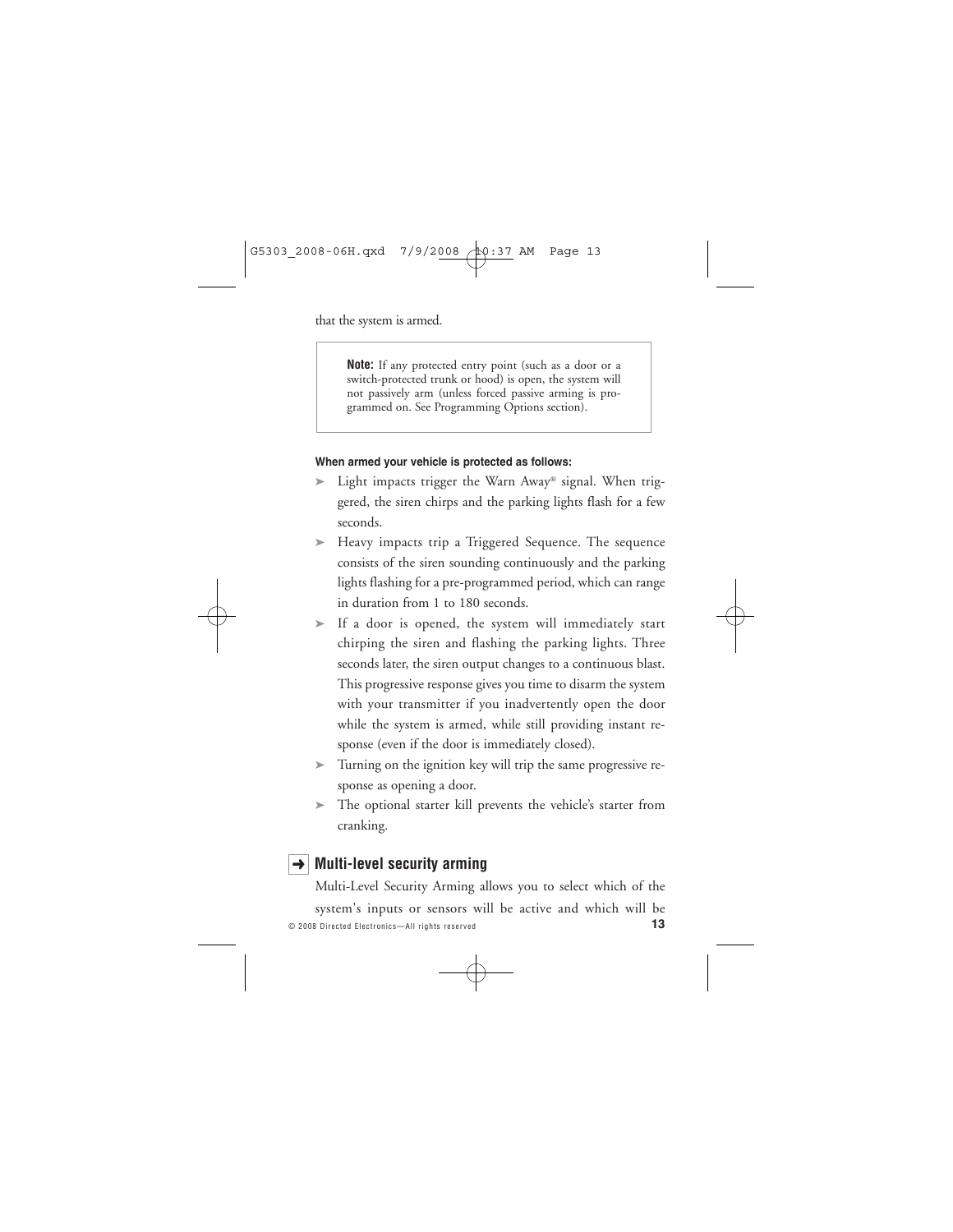bypassed when the system is armed. (See *Table of Zones* section of this guide.) Pressing  $\left|\mathcal{C}\right|$  (only in Standard Configuration) again within five seconds of arming the system will activate the Multi-Level Security feature. Each time  $\left| \mathbf{c} \right|$  is pressed again, a different security level is selected. The different security levels are selected as follows:

- Press  $\left| \mathbf{P} \right|$  once: The siren chirps once. The system is armed.
- $\triangleright$  Press  $\lvert \cdot \rvert$  a second time within five seconds: The siren chirps twice followed by a long chirp. Zone 2 is now bypassed.
- $\triangleright$  Press  $\vert \cdot \vert$  a third time within five seconds: The siren chirps three times followed by a long chirp. Zone 4 is now bypassed.
- $\triangleright$  Press  $\lvert \cdot \rvert$  a fourth time within five seconds: The siren chirps four times followed by a long chirp. Zones 2 and 4 are now bypassed.
- $\triangleright$  Press  $\bigcap$  a fifth time within five seconds: The siren chirps five times followed by a long chirp. All input zones, except the ignition, are now bypassed.

**Note:** Multi-Level Security Arming only applies to a single arming cycle. Once the system is disarmed and then re-armed, all the zones will be active again.

## **→** Arming while driving

Your security system can be armed while driving the vehicle! Simply press  $\left|\mathcal{S}\right|$  on the transmitter for two seconds while the vehicle is running. The siren will chirp once to indicate that the security system is armed, and then once more to indicate that the ignition is on. The system will not respond to any input except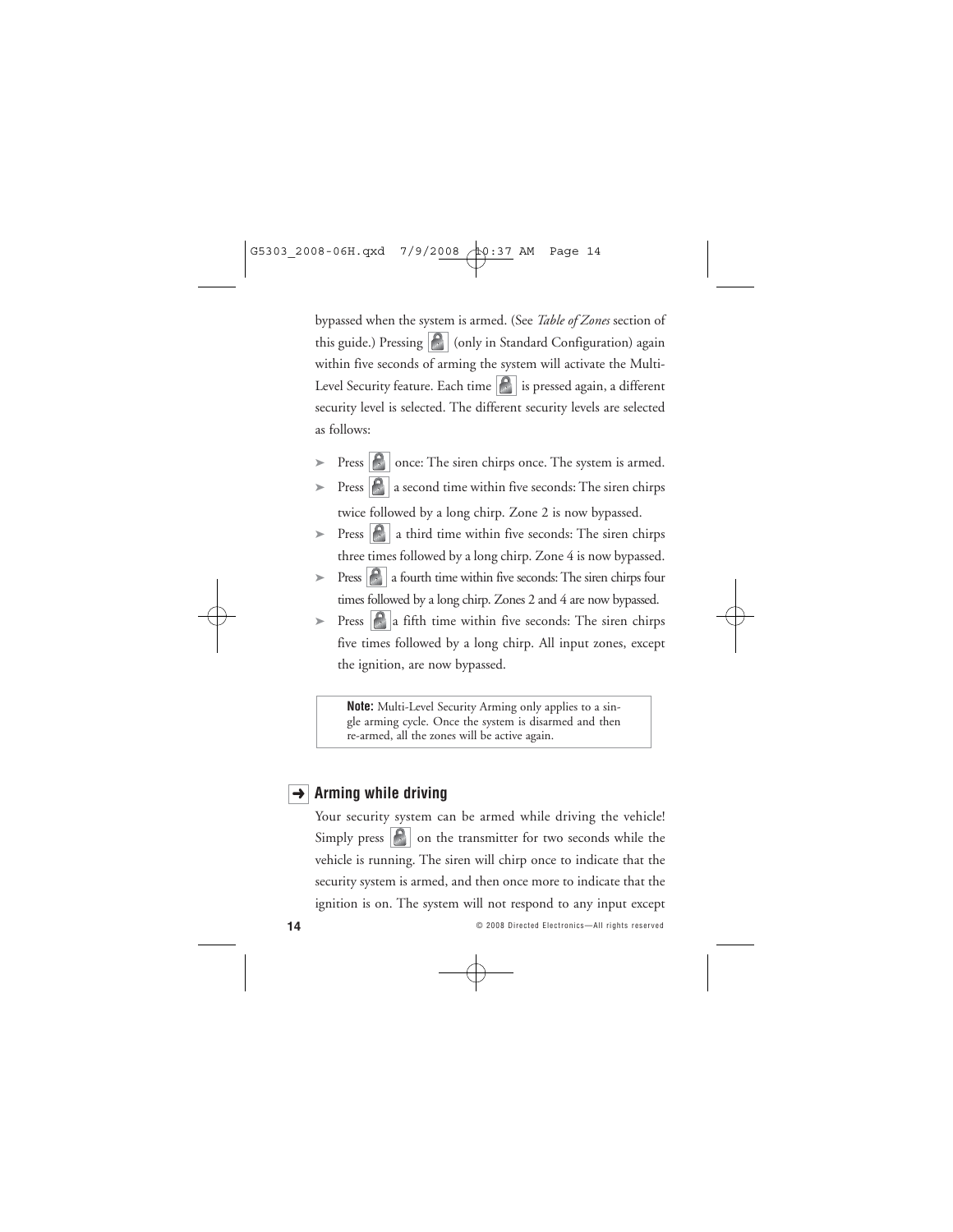the door triggers, and the starter kill relay (if installed) will not be activated. Once you have arrived at your destination, the system will disarm when the ignition is turned off. The siren will chirp twice and the LED will then stop flashing. The system can also be disarmed at any time by pressing  $\left| \cdot \right|$ .

### **→** Disarming

To disarm the security system, press  $\begin{bmatrix} \cdot \\ \cdot \end{bmatrix}$ . You will hear two chirps, and the parking lights will flash twice. If the power locks are controlled by the system, the doors will also unlock. The siren chirping either four or five times when disarming indicates Tamper Alert, which is described in the Diagnostics Section of this guide.

### **→** High security disarm

This security system offers High Security Disarm. High Security Disarm is a feature that makes it possible to silence and reset the system while it is triggering, without disarming the system. If the system is triggered and the siren has been sounding for longer than six seconds, pressing  $\left| \cdot \right|$  on the remote transmitter will stop the trigger and return the unit to the armed state. The system will not disarm, but rather reset. This prevents you from disabling the system should you wish to disarm it without visually checking the vehicle. Pressing  $\left| \cdot \right|$  after resetting the system will disarm the system; pressing this button during the first six seconds of the triggered sequence will disarm the security system immediately. The six second timer is provided for your conve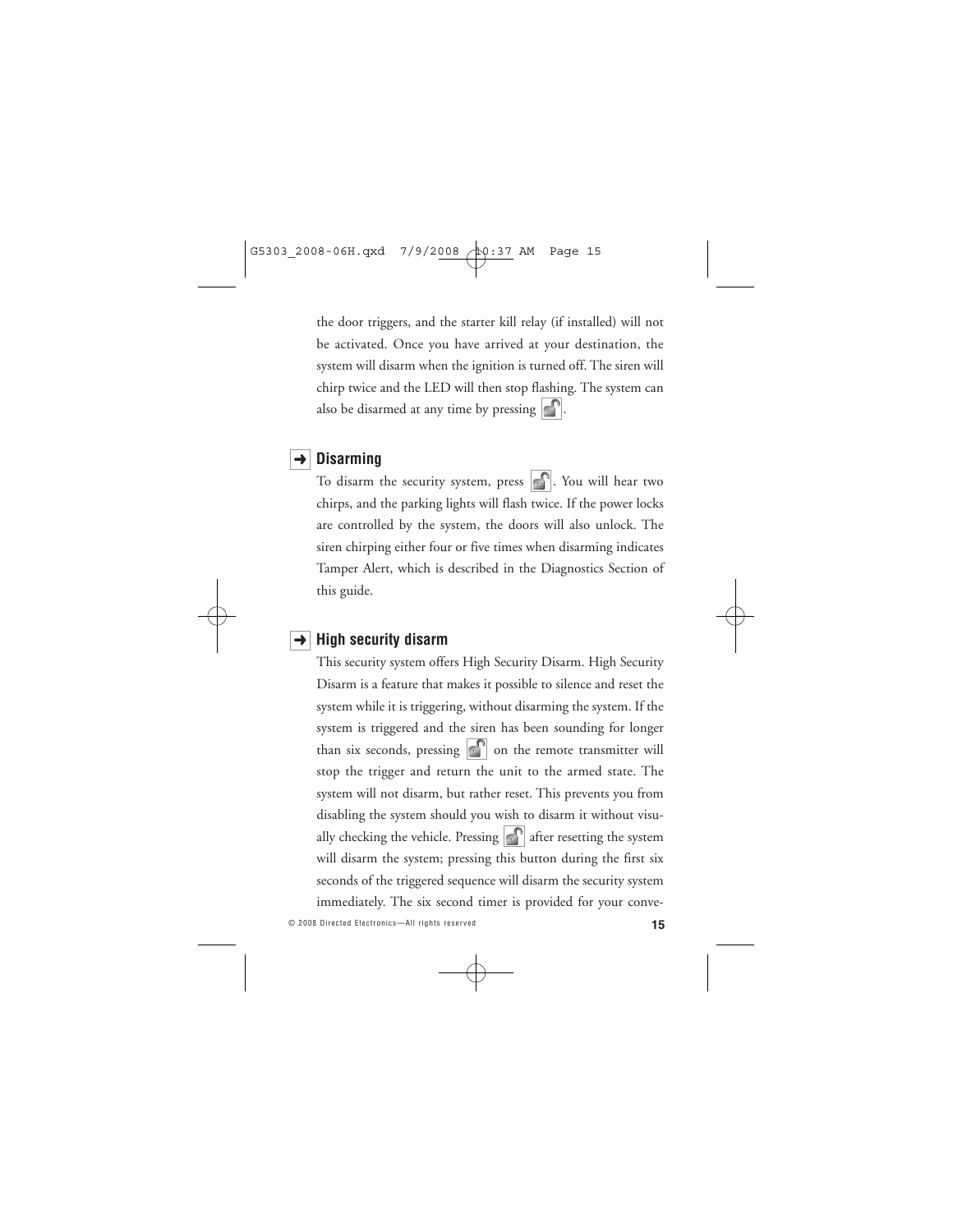nience, in case the system is accidentally triggered.

### **→** Disarming without a transmitter

If your remote transmitter is lost or damaged, you can manually disarm your vehicle security system. To disarm the system without a transmitter, you must have the vehicle's ignition key and know where the Valet® switch is located. Be sure to check with your installer at the time of installation for both the location and the preset response (1-5 presses) of the Valet® switch.



To disarm the security system, turn the ignition to the ON position. Press the Valet button the preset number of times (one to five times) within 15 seconds. After five seconds, the system will disarm. If the system does not disarm, you may have waited too long; turn the ignition off and on and try again.



#### **Location of Valet Button\_\_\_\_\_\_\_\_\_\_\_\_\_\_\_\_\_\_\_\_\_\_\_\_\_\_\_\_\_\_\_\_\_**

#### **Number of Presses\_\_\_\_\_\_\_\_\_\_\_\_\_\_\_\_\_\_\_\_\_\_\_\_\_\_\_\_\_\_\_\_\_\_\_\_\_**

**Important!** The Valet button can be programmed to respond to 1-5 presses for the disarm function. You must check with the installer to verify the programming for your individual unit.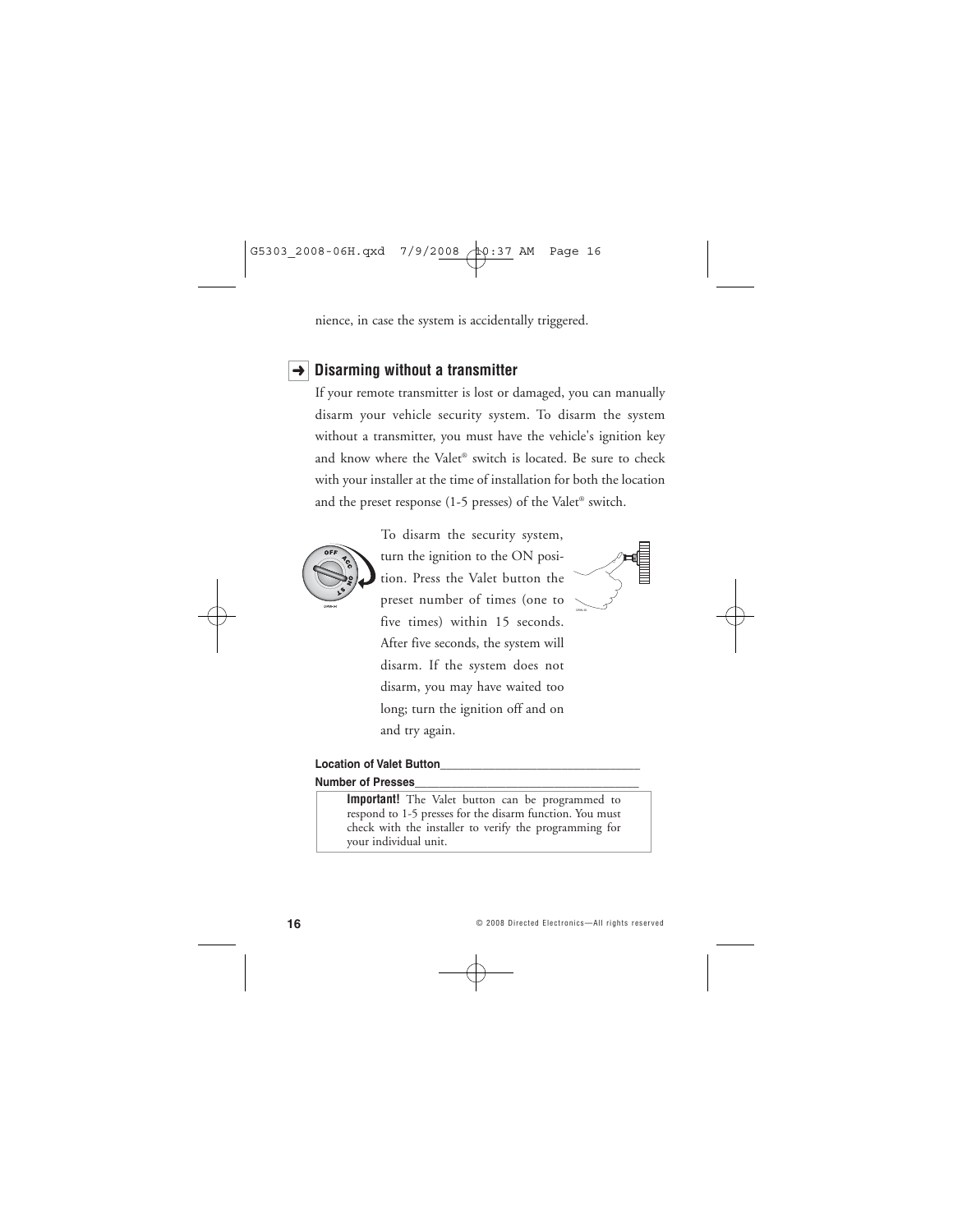# $\rightarrow$  Silent mode

To temporarily turn off the arm or disarm chirps, use Silent Mode<sup>TM</sup>. Simply press  $\frac{1}{\sqrt{2}}$  for less than one second before arming or disarming, and the confirmation chirp(s) will be eliminated for that one operation only. If you want the arm/disarm chirps turned off permanently, your dealer can do this for you.

**Note:** The Warn Away® response to lighter impacts is bypassed if the system is armed using Silent Mode. This ensures that no chirps will be emitted by the siren in an area you want chirp-free. The system is still fully capable of triggering. Only the Warn Away® response is bypassed.

### **→** Panic mode

If you are threatened in or near your vehicle, you can attract attention by triggering the system with your transmitter. Just press  $\left|\mathbf{f}\right|$  for two seconds, and you will enter Panic Mode. The siren will sound and the parking lights will flash for the programmed siren duration. To stop Panic Mode at any time, press  $\left| \mathbf{e} \right|$  on the remote transmitter again.



### **Valet mode** ➜

You can prevent your security system from automatically arming and triggering by using Valet Mode. This is very useful when washing the vehicle or having it serviced. In Valet Mode, the security system will not arm, even with the remote transmitter, but all convenience functions (door locks, trunk release, etc.) will continue to work normally.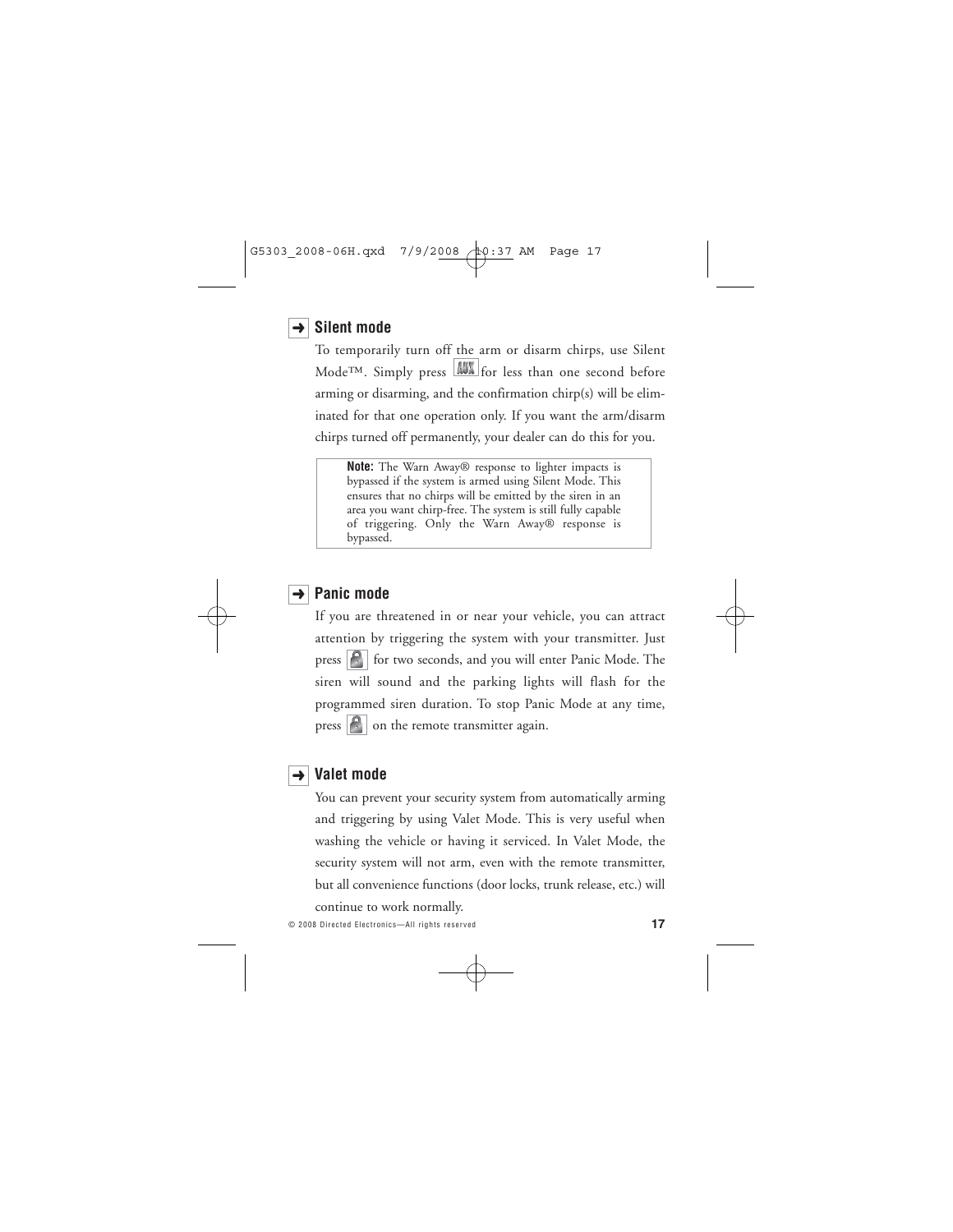#### **To enter or exit Valet Mode:**



- 1. Turn the ignition on.
- 2. Turn the ignition off.
- 3. Press and release the Valet button within 10 seconds.

The status LED will light solidly if you are entering Valet Mode, and it will go out if you are exiting Valet Mode.

### **To enter or exit Valet Mode using the transmitter:**

- 1. Open any vehicle door.
- 2. Press  $\left| \cdot \right|$ .
- $3.$  Press  $\text{AUX}$ .
- 4. Press  $\left| \bigoplus \right|$  again.

The status LED will light solidly if you are entering Valet Mode, and it will go out if you are exiting Valet Mode.

# **→ Remote start**

This feature allows you to remotely start and run your vehicle for a programmable period of time. This makes it possible to warm up the engine, as well as adjust the interior temperature of the vehicle with the climate control system. If interior heating or cooling is desired, the climate controls must be preset, and the fan blower must be set to the desired level prior to remote starting the vehicle.

**Important!** (1) Never remote start your vehicle when the keys are in the ignition, except when performing Valet Take-Over, and (2) Never start the vehicle if it is not in either PARK or NEUTRAL.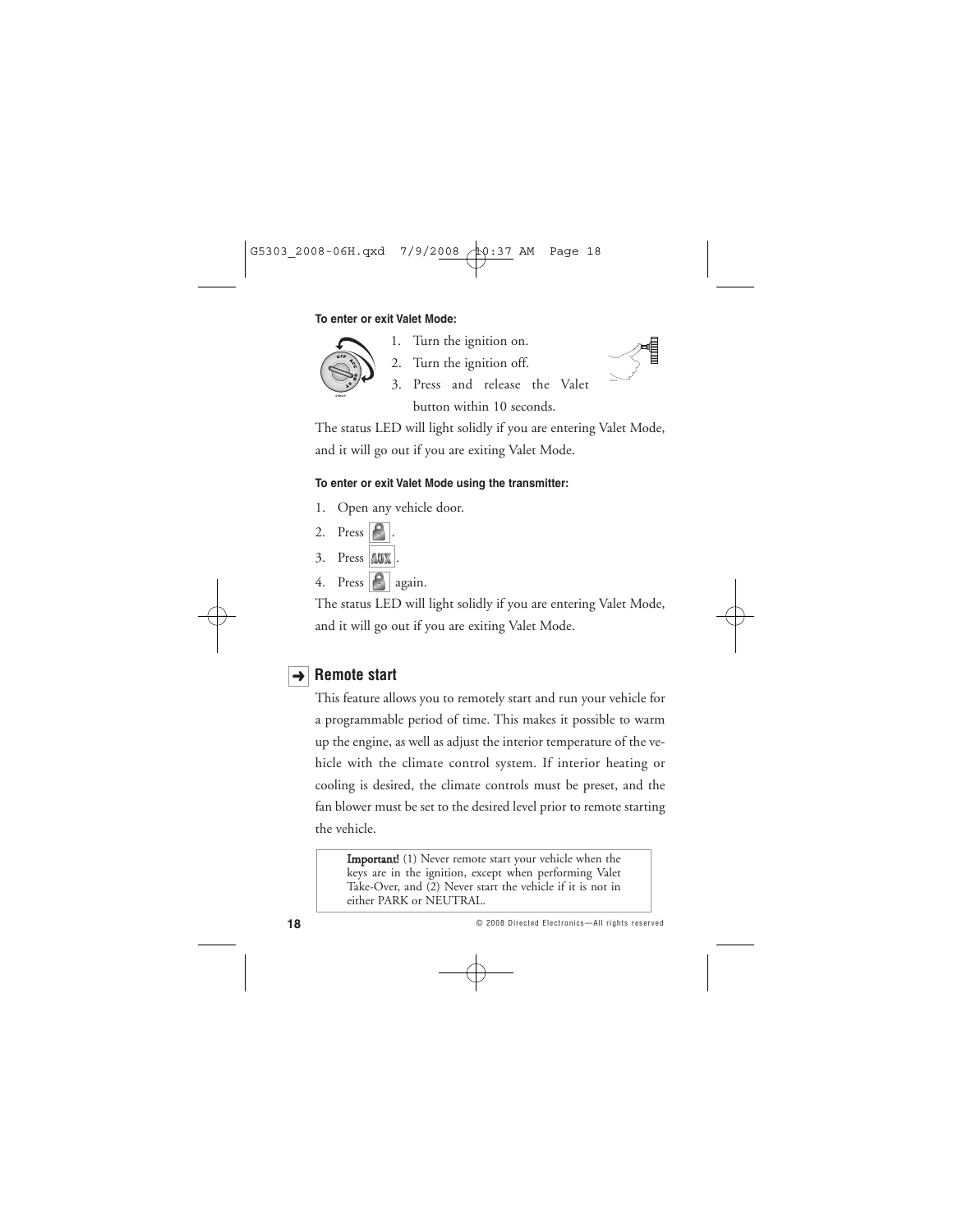#### **To remote start the vehicle:**

- 1. Press  $|\mathbf{\ast}|$  on the transmitter twice within 3 seconds.
- 2. The parking lights flash to confirm that the vehicle will attempt to start.
- 3. In gasoline vehicles, the engine starts 4 seconds after the parking lights flash. In diesel vehicles, the engine starts when the WAIT-TO-START indicator on the vehicle's dash goes out or the programmed delay has ended.
- 4. Once the vehicle has started, it runs for the pre-programmed period of time (either 12, 24, or 60 minutes - see Programming Options section of this guide) or until a shutdown input is triggered.

Important! It is unsafe to operate a vehicle's motor in a garage or other closed off area. Breathing the exhaust from the vehicle is hazardous to your health. Never activate the remote start in an enclosed space.

#### **When you are ready to drive the vehicle:**



1. Insert the ignition key and turn it to the ON (not START) position.



2. Press the brake pedal.

**Note:** If the brake pedal is pressed before the key is in the ON position, the engine will shut down.

While the vehicle is running during remote start operation, the system will monitor the vehicle and will automatically shut down

the engine if the system receives any of the following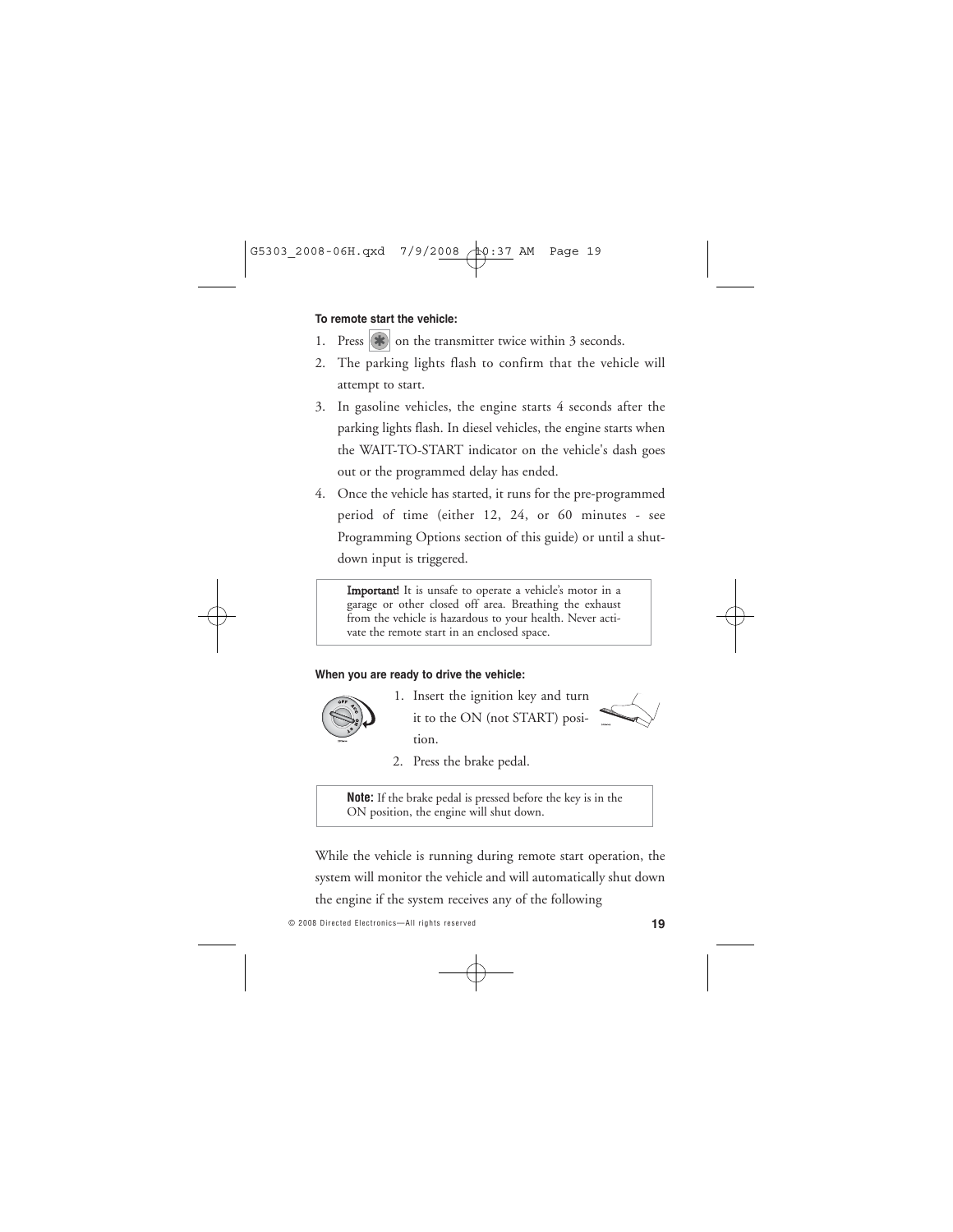shut-down inputs:

- ➤ The brake pedal is pressed.
- $\blacktriangleright$  The hood is opened.
- ➤ The shutdown toggle switch is put into the OFF position.
- ➤ The pre-programmed run time (12, 24, or 60 minutes) has elapsed.
- ► Transmitter buttons  $|\clubsuit|$  is pressed twice within 3 seconds.

### $\rightarrow$  **Rear defogger**

To turn the rear defogger output OFF:

- 1. Simultaneously press & release the  $\left|\mathbf{B}\right| + \left|\mathbf{A}\right| + \left|\mathbf{A}\right|$  buttons on the remote control.
- 2. The lights will flash 2 times.
- 3. The rear defogger output will no longer activate when the vehicle is remote started.

**Note:** If the remote start is on the parking lights will turn off then flash 2-times before returning to their normal output and the defogger output, if active, will cease.

To turn the rear defogger output ON:

- 1. Simultaneously press & release the  $\begin{array}{|c|c|c|c|c|}\n\hline\n\end{array}$  +  $\begin{array}{|c|c|c|c|}\n\hline\n\end{array}$  buttons on the remote control.
- 2. The lights will flash 3 times.
- 3. The rear defogger output will once again activate when the vehicle is remote started.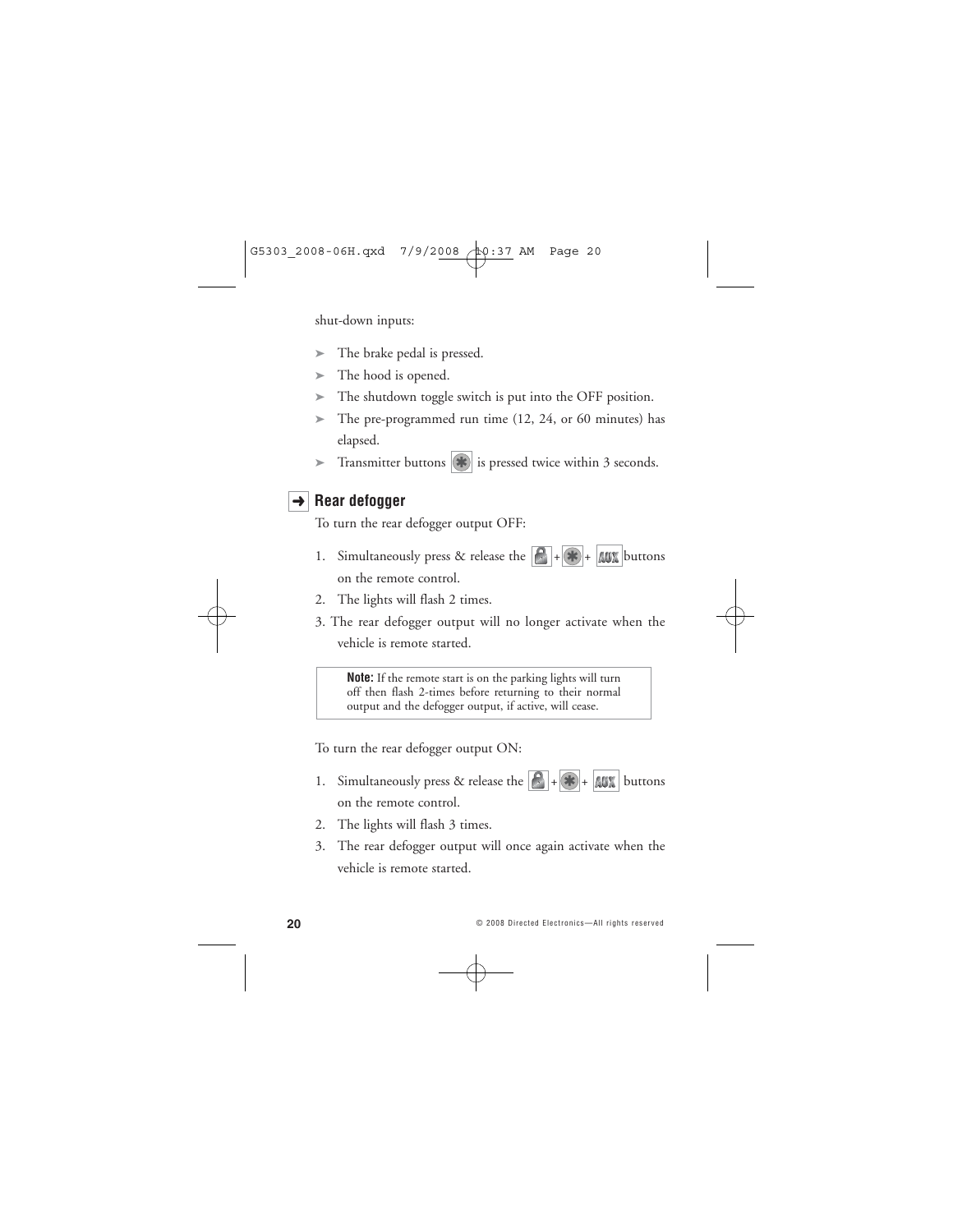**Note:** If the remote start is on the lights will turn off then flash 3-times before returning to their normal output and the defogger output will activate as programmed.

**Note:** If the temperature is greater than 55° F at the time of remote start activation, the rear defogger will not activate for that start.

### **→ Valet take-over**

The Valet Take-Over feature allows the vehicle to remain running after the key has been removed from the ignition. This feature is useful for occasions when you wish to exit and lock the vehicle for short periods of time, but would like to leave the motor running and the climate controls on.

#### **To perform Valet Take-Over:**

- 1. Before turning off the engine, press and release  $\left|\frac{1}{\mathbf{H}}\right|$  twice within 3 seconds on the transmitter (or press and release the optional momentary switch). Then wait five seconds.
- 2. Turn the ignition key to the OFF position. (The engine will stay running.)
- 3. The engine will run until the pre-programmed time elapses or a shut-down input is received. (See the previous *Remote Start* section for a complete list of shut-down inputs.)

**Note:** This feature will not work if the brake pedal is being pressed.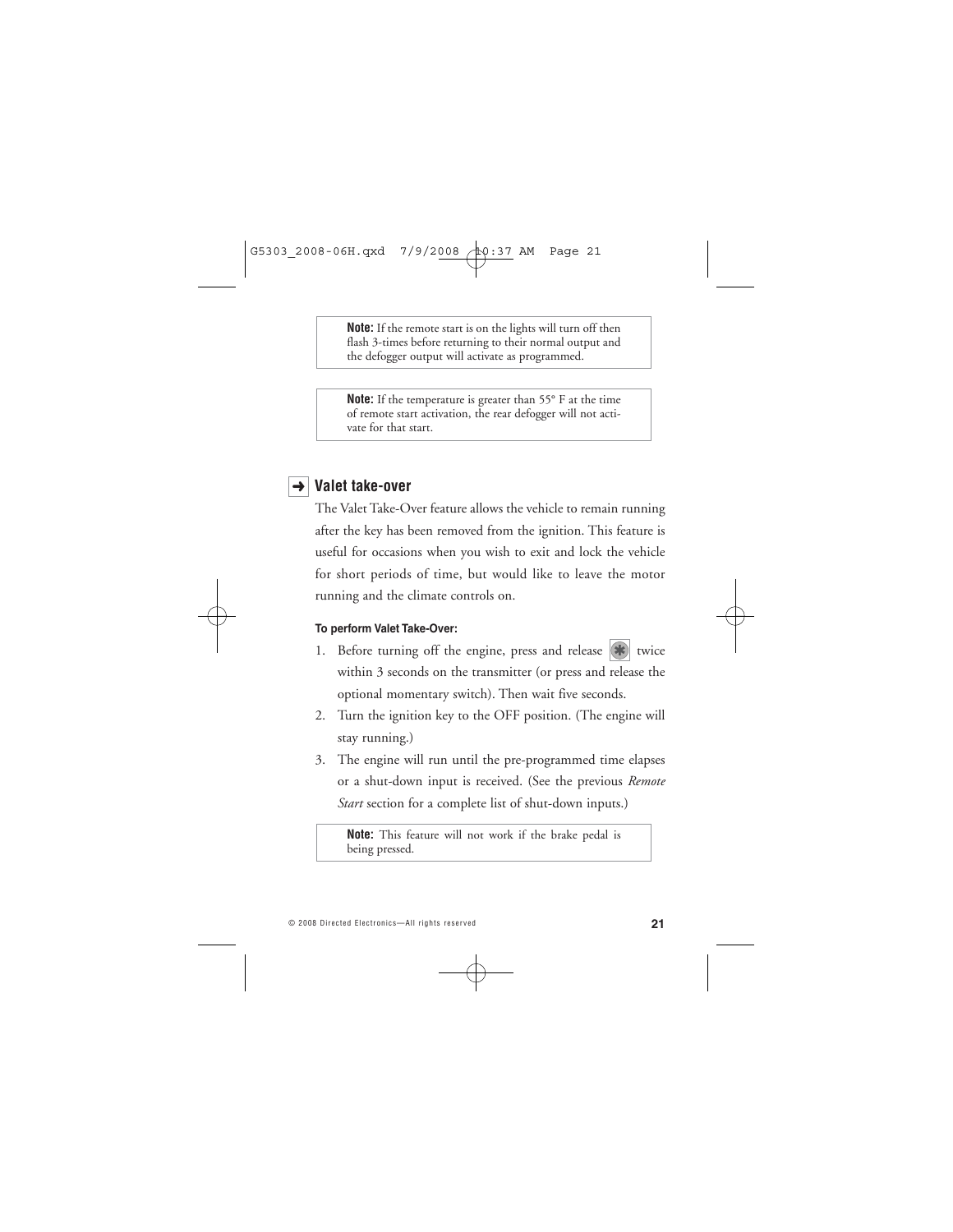### **Short-run/turbo** ➜

Short run turbo mode keeps the engine running after arriving at you destination for a programmable period of 1, 3, 5 or 10 minutes. This allows the system's timer to conveniently cool down the turbo after you have left the vehicle.

To activate:

1. Park the vehicle and set parking brake.

2. Remove your foot from the brake pedal and leave the engine running.

3. Press and release the  $\left|\mathbf{a}\right|$  and  $\left|\mathbf{A}\right|$  buttons at the same time.

4. The lights will flash to indicate the remote start has entered short run turbo mode.

5. Turn off the key, the engine will keep running.

- 6. Exit and secure the vehicle.
- 7. The engine will turn off after the programmed run time.

# *Safety features*

This system has several important safety features to ensure proper operation of the motor and prevent accidental damage to the engine or its components.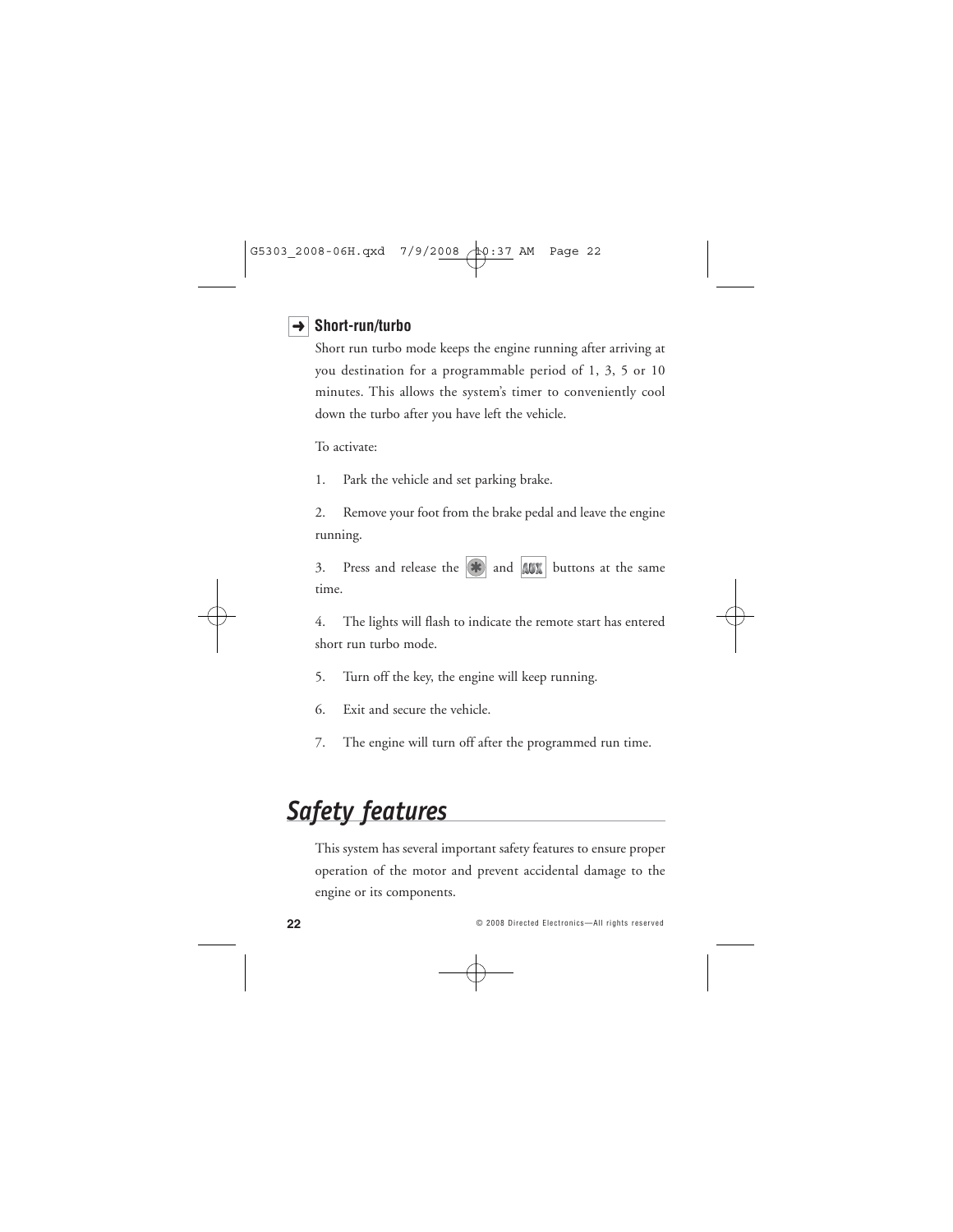### **→ Starter anti-grind circuitry**

Whenever the vehicle is remote started, advanced anti-grind circuitry prevents the starter from engaging, even if the key is turned to the start position. This prevents damage to the starter motor if the key is turned to the start position during remote start operation.

### **→** Disabling the remote start system

This feature allows your system's remote start unit to be temporarily disabled to prevent the vehicle from being remote started accidentally. This feature is useful if the vehicle is being serviced or stored in an enclosed area. To disable the remote start, move the shutdown toggle switch to the OFF position. The switch can be installed in a location of your choice. Check with your installer for recommended locations.

**Location of Shutdown Switch\_\_\_\_\_\_\_\_\_\_\_\_\_\_\_\_\_\_\_\_\_\_\_\_\_\_\_\_**

### $\rightarrow$  Shut down inputs

This security system uses several inputs to shut down the remote start operation of the motor or prevent remote start if certain inputs are active. The two most important are hood and brake inputs. The hood input will prevent the motor from starting, as well as shut it down, any time the hood is opened. The brake pedal will shut down the motor at any time during remote start operation, as well as preventing the remote start from activating while it is being pressed.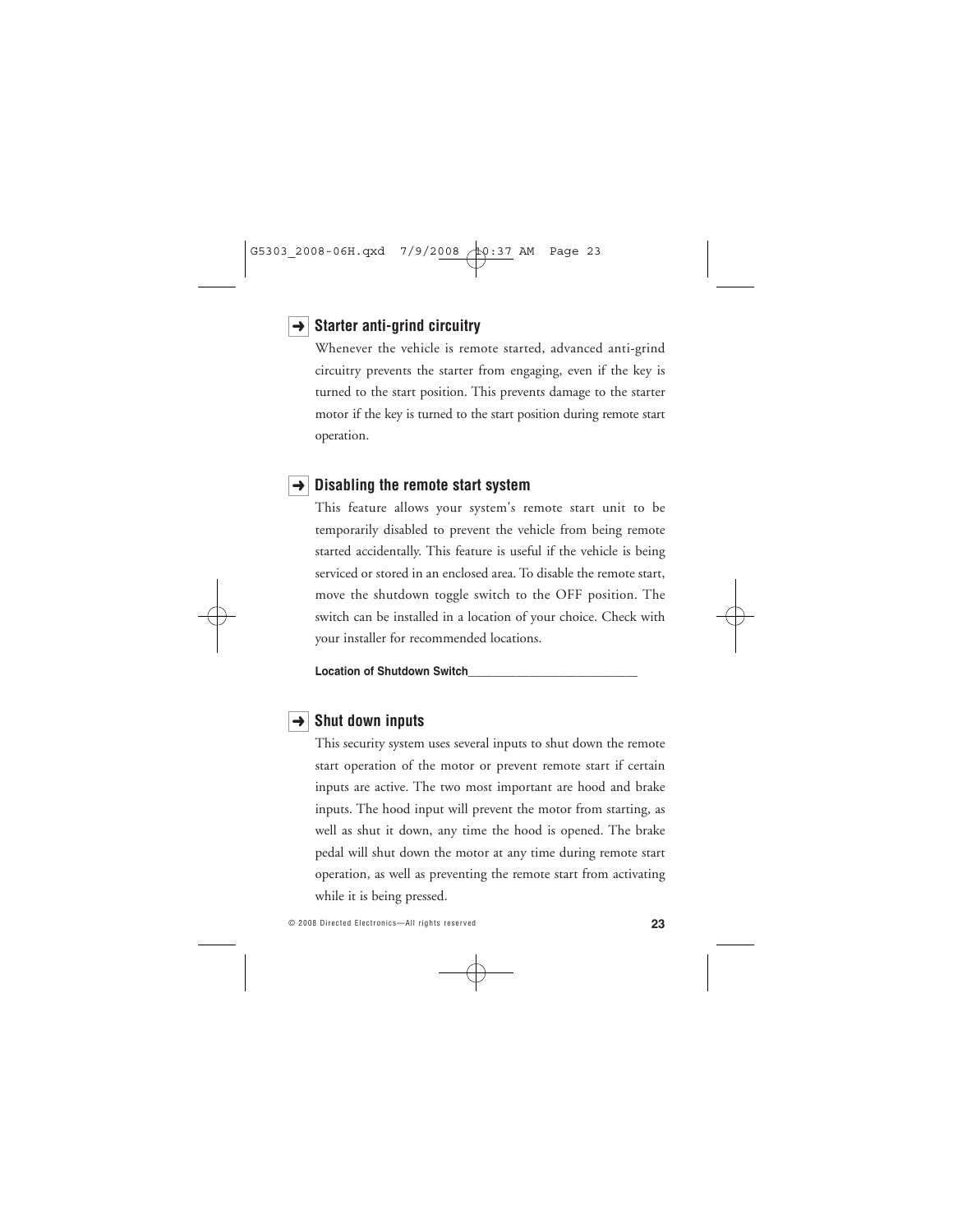# **Nuisance prevention® circuitry** ➜

Your system has Directed's Nuisance Prevention® Circuitry (NPC). It prevents annoying repetitive trigger sequences due to faulty door pin switches or environmental conditions such as thunder, jackhammers, airport noise, etc.

#### **Example**

If the alarm triggers three times within a 60-minute period and each time the same sensor or switch triggers the alarm, NPC will interpret those triggers as false alarms. After the third trigger, NPC ignores, or bypasses, that sensor or switch (along with any other sensors or switches sharing the same zone) for 60 minutes.

If the bypassed sensor tries to trigger the security system while it is being bypassed, the 60-minute bypass period will start over. This ensures that a sensor that is continually being triggered will remain bypassed.

The vehicle doors are protected by NPC differently. If your security system is triggered by an open door for three full cycles, the system will bypass the doors until the trigger ceases.

**Note:** Arming and disarming the system does not reset this function! The only ways to reset a bypassed zone are for it to not trigger for 60 minutes, or to turn on the ignition. If testing your system, it is important to remember that the NPC programming can cause zones to be bypassed and appear to stop working. If five chirps are heard when disarming, NPC has been engaged. If you wish to clear the NPC memory, turn the ignition on.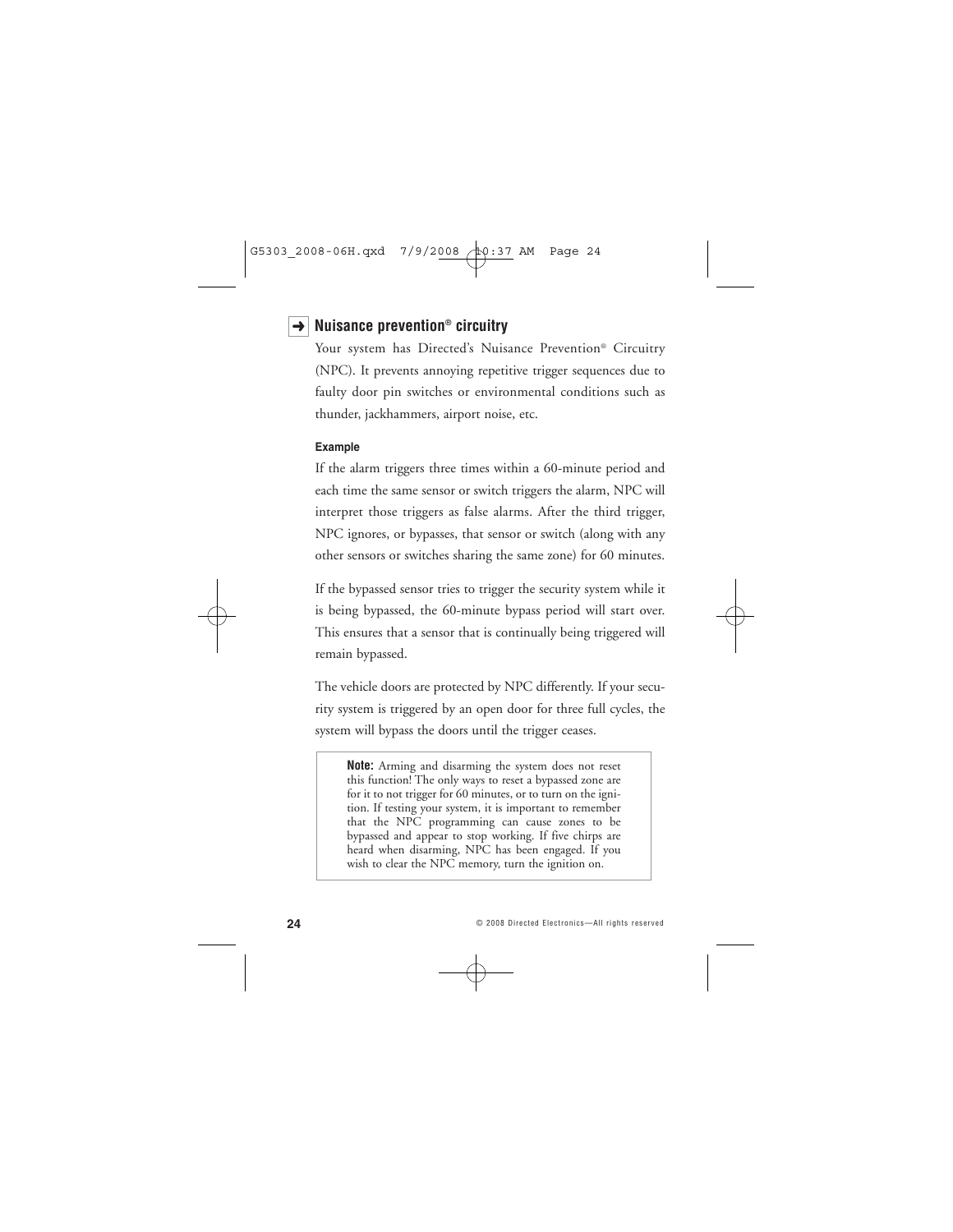# *Diagnostics*

The microprocessor at the heart of your system is constantly monitoring all of the switches and sensors connected to it. It is designed to detect any faulty switches and sensors and prevents them from disabling the entire system. The microprocessor will also record and report any triggers that occurred during your absence. Refer to the *System Status Chirps* and *Table of Zones* sections of this guide for diagnostic information.

# **Arming diagnostics** ➜

If the security system is armed at the same time that an input is active (such as a door opening or sensor triggering), you will hear one siren chirp to indicate arming and a second siren chirp to indicate Bypass Notification. A Bypass Notification chirp means that the security system ignores the input that was active when the system was armed, until that input ceases. Three seconds after that input ceases, the security system will resume normal monitoring. For example, if your vehicle has an interior light exit delay and you arm your security system before the interior light turns off, you may hear a second Bypass Notification chirp. Once the light turns off, however, the security system resumes normal monitoring.

**Note:** Bypass Notification does not occur when the system is in Silent Mode or if the notification chirps have been programmed off by the installer.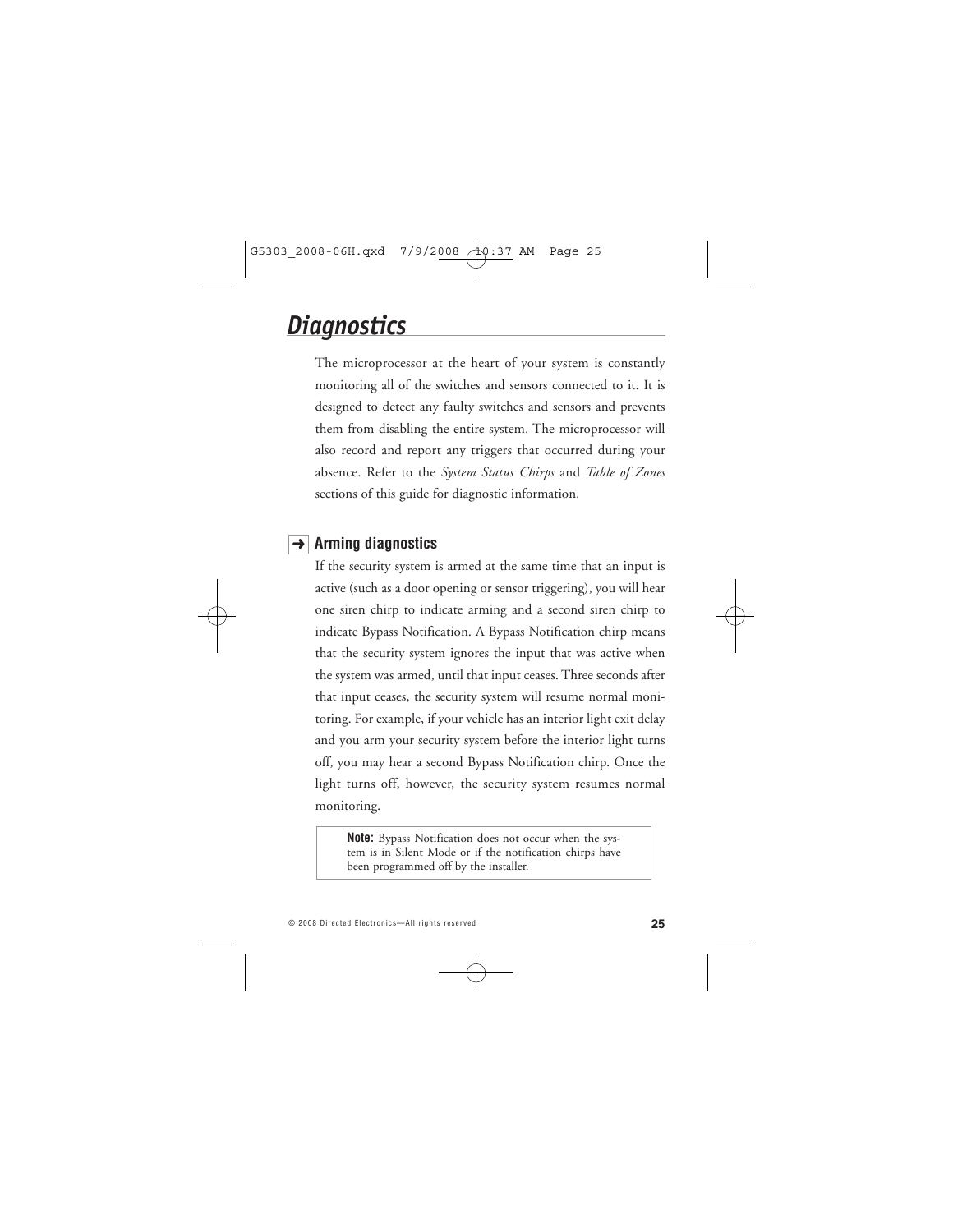## **Disarming diagnostics** ➜

Extra chirps that are heard when disarming the system are the Tamper Alert. If four chirps are heard when disarming the system, then the security system was triggered in your absence. If five chirps are heard when disarming the system, a zone was triggered so many times that the Nuisance Protection® Circuitry has bypassed that zone. In either case, the status LED will indicate which zone was involved (see *Table of Zones* section). The security system will retain this information in its memory and chirp four or five times each time it is disarmed, until the next time that the ignition is turned on.

### **→ System status chirps**

The siren will chirp when arming/disarming the system. The pattern of chirps will audibly report the system's status as described below.

| Action | <b>Number of Chirps</b>   | <b>Description</b>                              |
|--------|---------------------------|-------------------------------------------------|
| Arm    |                           | System armed                                    |
| Arm    | $1$ (3-second delay), $1$ | System armed with<br><b>Bypass Notification</b> |
| Disarm | 2                         | System disarmed                                 |
| Disarm | 4                         | System disarmed with<br>Tamper Alert            |
| Disarm |                           | System disarmed NPC<br>active                   |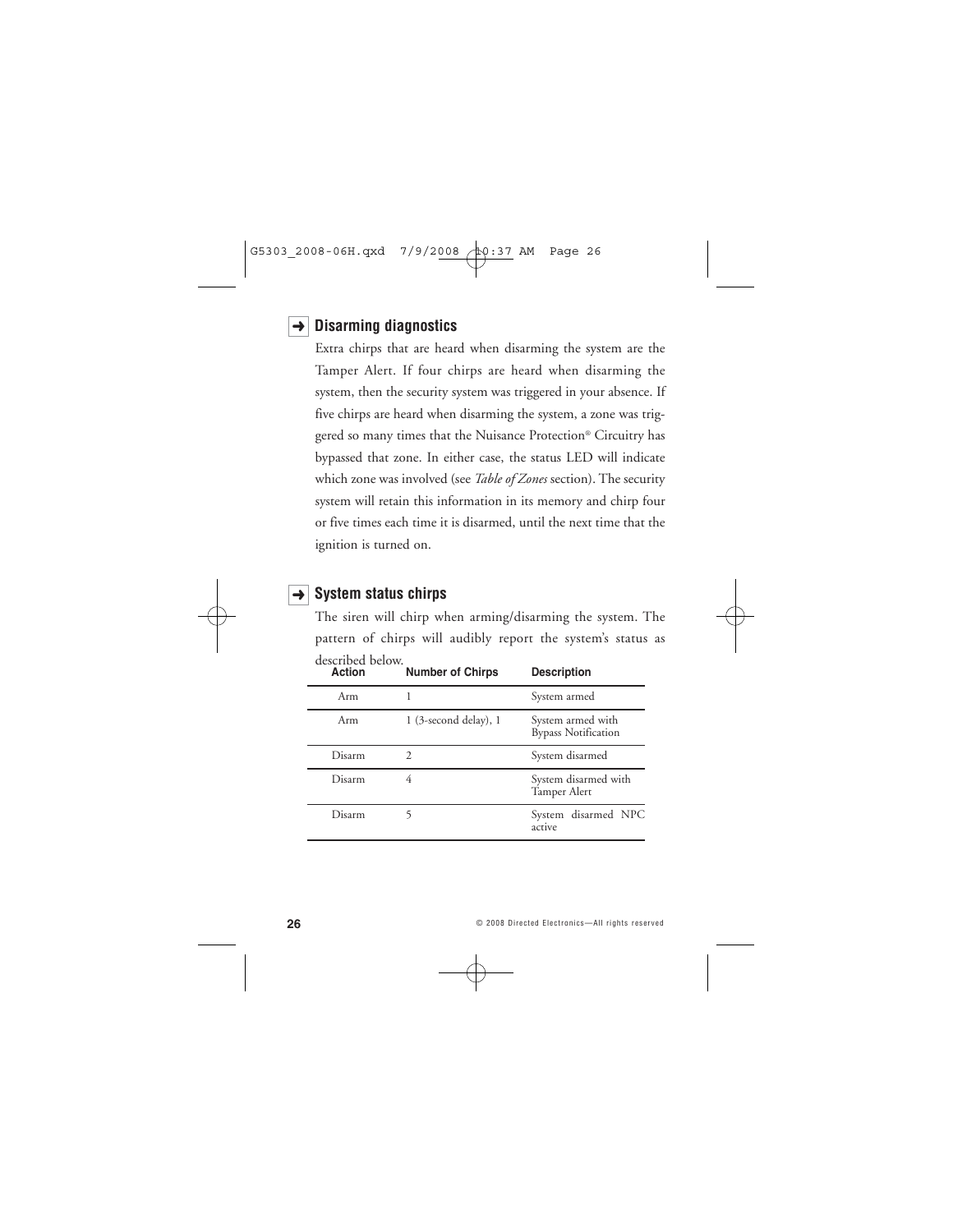### **Table of zones** ➜

A zone is represented by the number of LED flashes used by the system to identify a particular type of input. Standard input assignments are listed in the following table, along with spaces to write in any optional sensors or switches that have been installed.

| <b>ZONE</b><br>(Number of<br>LED Flashes) | <b>DESCRIPTION</b>                                                 | <b>DEALER-INSTALLED</b><br><b>OPTIONS</b> |
|-------------------------------------------|--------------------------------------------------------------------|-------------------------------------------|
| 1                                         | Trunk Pin                                                          |                                           |
| 2                                         | Instant trigger - a heavier impact<br>detected by the shock sensor |                                           |
| 3                                         | Door switch trigger                                                |                                           |
| 4                                         | Instant trigger - for optional<br>sensors                          |                                           |
| 5                                         | Ignition trigger                                                   |                                           |
| 6                                         | Hood Pin                                                           |                                           |

## **→ Interpreting zone diagnostics**

Warn Away responses are not reported by arming or disarming diagnostics. If you receive a Bypass notification when arming or a Tamper Alert notification when disarming, look at the LED. Active or triggered zones will be indicated by a pattern of blinks by the LED.

#### **Example**

If zone 3 was active or triggered, the LED will blink three times with a two-second pause. Then it will blink three times again, and repeat until the ignition is turned on.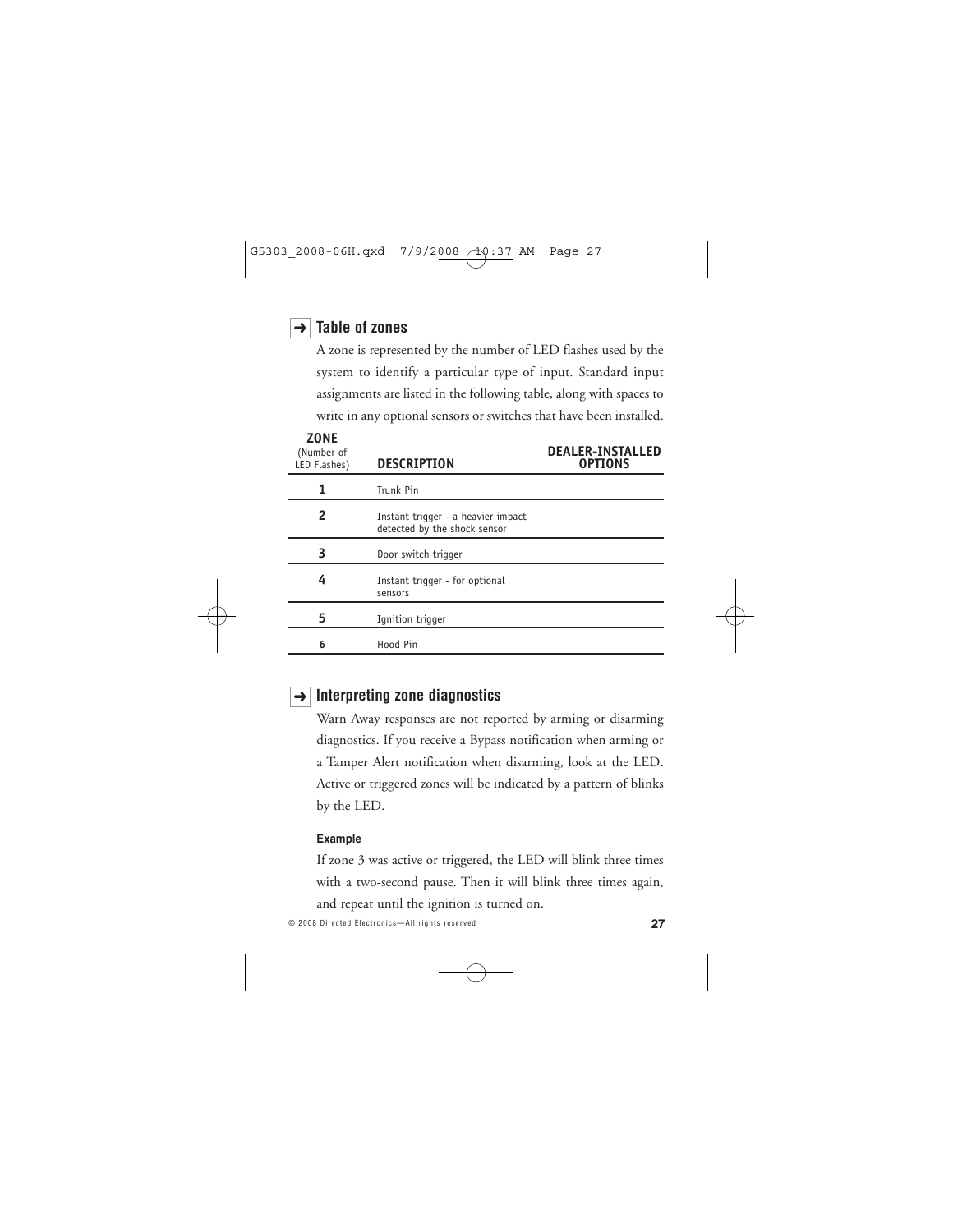**Note:** Your system stores the last two triggered zones in memory. If your system has been triggered but the LED has been reset by turning on the ignition, your dealer can still recall the last two zones that were triggered. Contact your dealer for details.

# *Code hopping*

The receiver and transmitters use a mathematical formula called an algorithm to change their code each time the transmitter is used. This technology has been developed to increase the security of the unit. The control unit knows what the next codes should be. This helps to keep the transmitter "in sync" with the control unit even if you use the remote control out of range of the vehicle. However, if the remote has been pressed many times out of range of the vehicle, or the battery has been removed, it may fall out of sync with the control unit and fail to operate the system. To re-sync the remote simply press  $|\mathcal{E}|$  several times within range of the vehicle. The alarm will automatically re-sync and respond to the transmitters normally.

# *High frequency*

Your system transmits and receives at 434 MHz. This provides a cleaner spectrum with less interference and a more stable signal. Enjoy a phenomenal increase in range, even in areas with high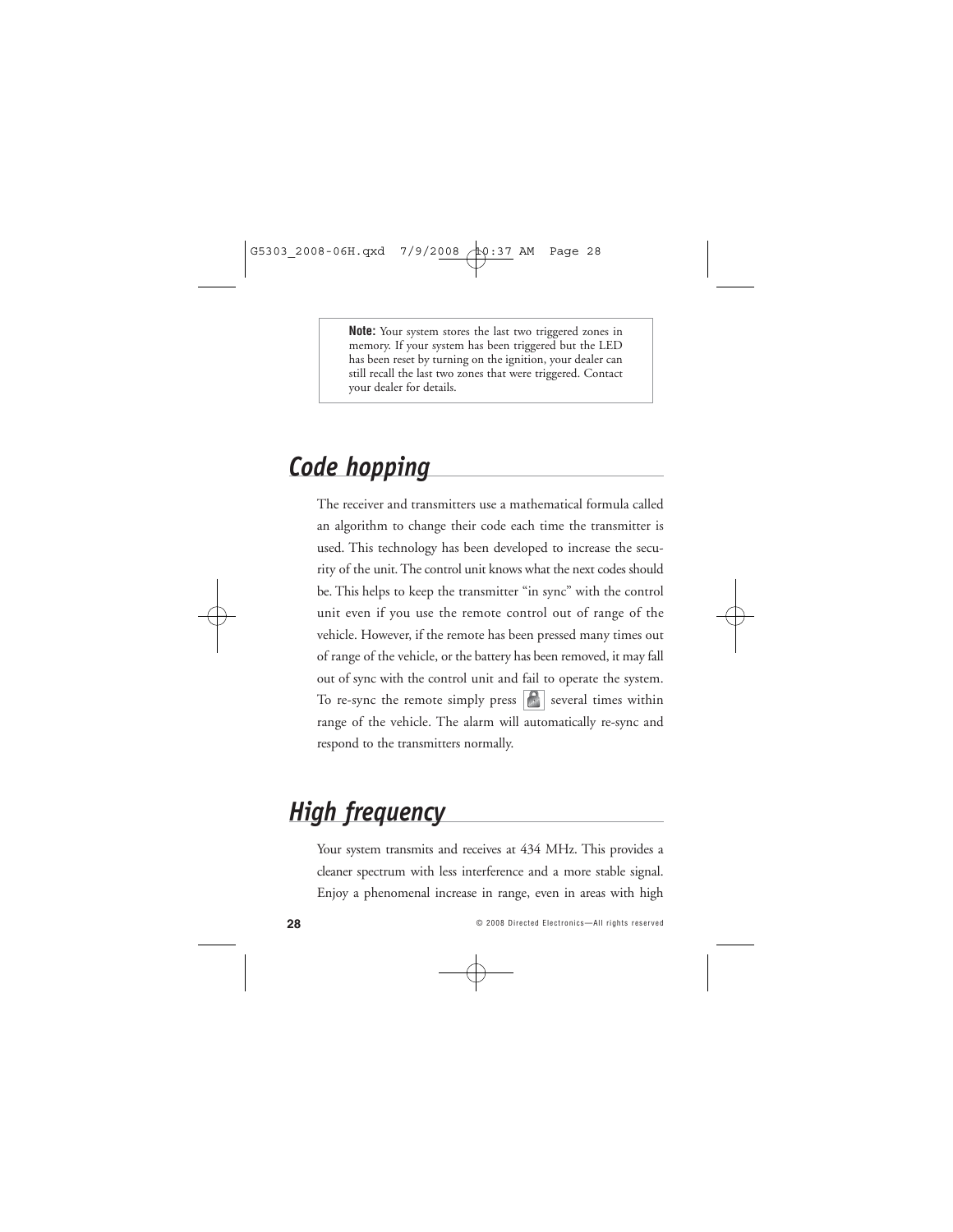radio interference.

# *Owner recognition*

Owner Recognition is a revolutionary new feature available only from Directed. Using a Directed Bitwriter®, hand-held programming tool, your dealer can program many of the system settings. The programmer makes it possible to program different settings for each transmitter that is used with the system. Then, whenever a specific transmitter is used, the system will recall the settings assigned to that transmitter. Owner Recognition lets up to four users of the system have different settings that meet their specific needs. It is almost like having four separate alarms in your vehicle, one for each user.

**Note:** Owner Recognition cannot be programmed without a Bitwriter® and the necessary software. Check with your dealer for more information.

# *Rapid resume logic*

This Directed system will store its current state to non-volatile memory. If power is lost and then reconnected the system will recall the stored state from memory. This means if the unit is in Valet Mode and the battery is disconnected for any reason, such as servicing the car, when the battery is reconnected the unit will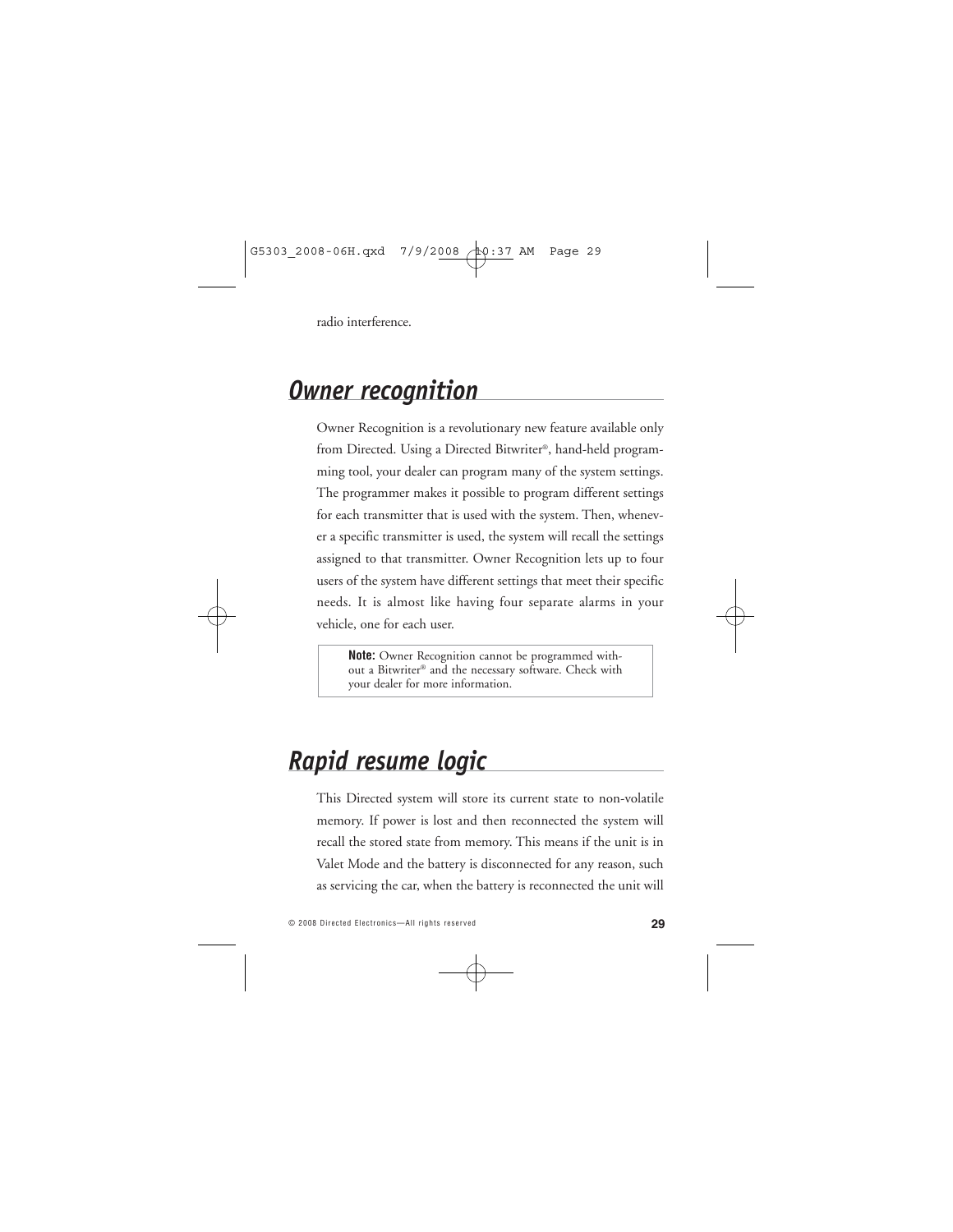still be in Valet Mode. This applies to all states of the system including arm, disarm, and Valet Mode.

# *Power saver mode*

Your system will automatically enter Power Saver Mode while armed or in Valet Mode, after a period of time in which no operation has been performed. This lowers the current draw on the vehicle's battery. Power Saver Mode takes over under the following conditions:

- ➤ Power Saver when the system is armed: After the system has been armed for 24 hours the LED will flash at half its normal rate, decreasing the system's current draw.
- ➤ Power Saver in Valet Mode: When the system enters Valet Mode the LED illuminates steadily. If the vehicle is not used (ignition is not turned on) for a one hour period while the system is in Valet Mode, the LED will shut off. If the system remains in Valet Mode, the LED will come back on the next time the ignition is turned on and then back off.

# *Programming options*

Programming options control your system's normal, operational set-up. Most options do not require additional parts, but some may require installation labor.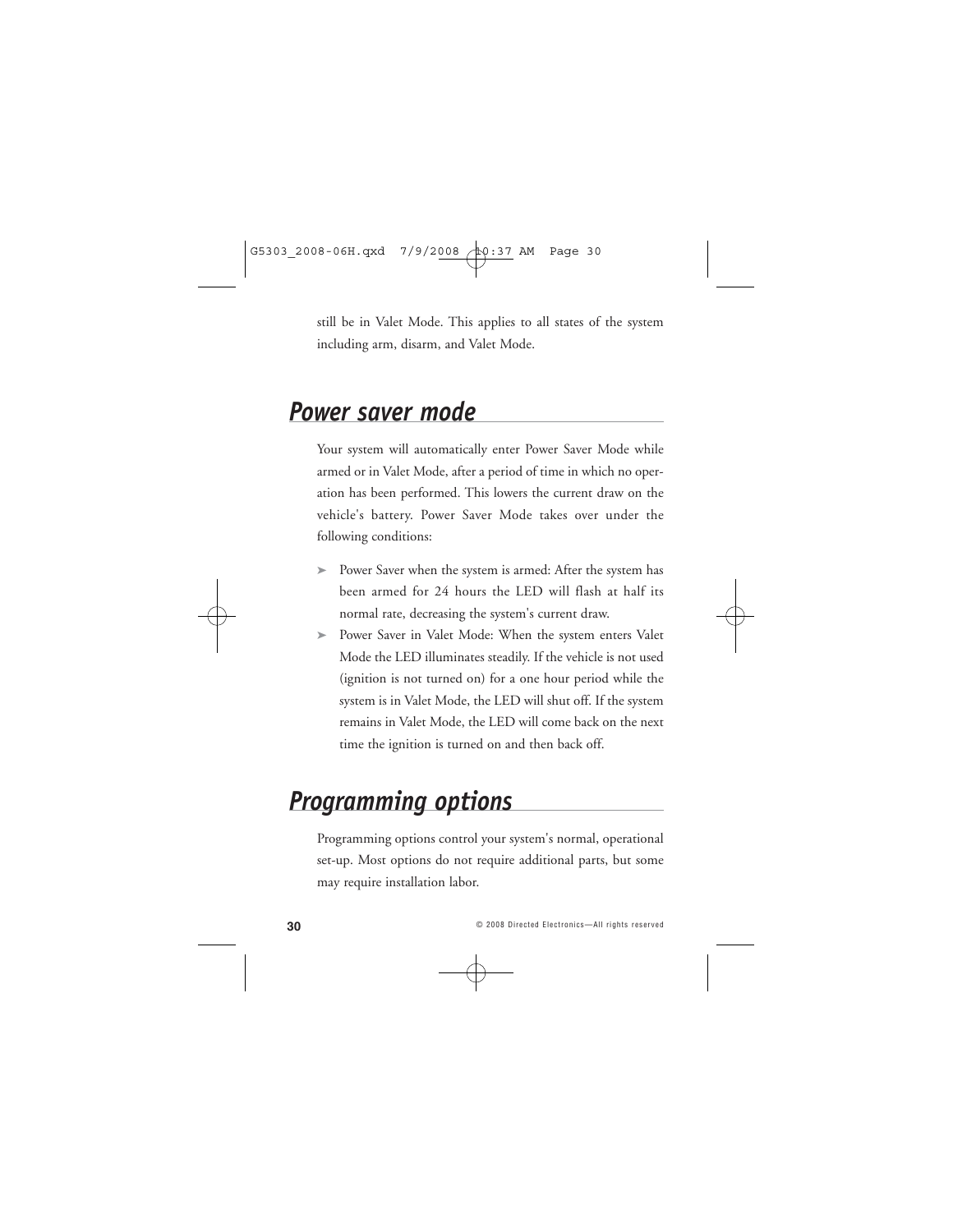The following is a list of the programmable options, with the factory settings in Bold.

- Active arming (transmitter only) or passive arming (automatic arming 30 seconds after the last door has been closed).
- $\triangleright$  Arming/disarming siren chirps on or off.
- ► The ignition controlled door lock feature on or off: When this feature is programmed on, the doors will lock three seconds after the ignition is turned on, and unlock when the ignition is turned off. If your installer is programming the security system with the Directed Bitwriter®, ignition lock and unlock are independent features that can be programmed separately.
- ► Passive door locking (with passive arming) or **active door** locking (only when arming with the transmitter). Passive locking allows the vehicle's doors to lock when the security system passively arms (after the 30-second countdown). This feature only works if passive arming has been programmed.
- ► Panic mode **enabled**/disabled when the ignition is turned on. (Some states have laws against sirens sounding in moving cars.)
- ► Forced passive arming **on** or off. If your security system is programmed for passive arming and the forced passive arming feature has been programmed on, the system will passively arm after one hour, even if a protected entry has been left open. Forced passive arming ensures that the system will be armed if a door has accidentally been left ajar when leaving the vehicle.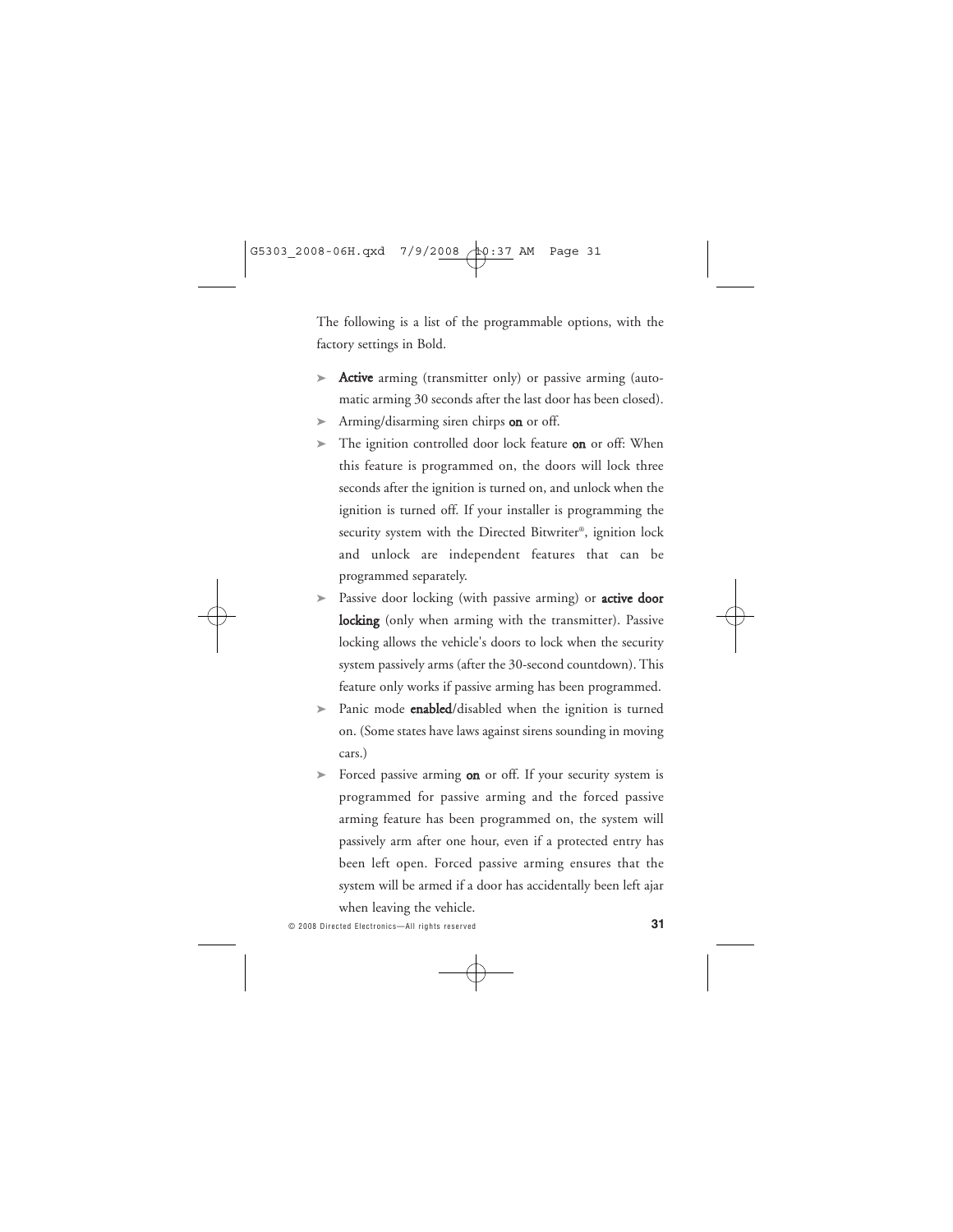**Note:** When the system passively arms after one hour, the entry point that has been left open, and anything connected to the same zone, is bypassed and cannot trigger the system. However, the remaining inputs to the system are fully operational.

► Full trigger response 30 or 60 seconds: This determines how long the full triggered sequence lasts. Some states have laws regulating how long a security system can sound before it is considered a nuisance. If your installer is programming the security system with the Directed Bitwriter®, the full triggered response can be programmed for any duration ranging from 1 to 180 seconds.

**Note:** This feature will only function if the FailSafe® Starter Kill relay has been installed.

- ➤ Siren tones and chirp volume. The output of the Revenger™ Soft Chirp™ siren consists of six different tones in sequence. Any of these tones can be eliminated by a dealer, resulting in a unique, easily identifiable siren sound. The chirps can be either full volume or 6 decibels quieter than the full alarm blast.
- ➤ 12, 24, or 60 minute run time. your system can be programmed to allow the vehicle to run for 12, 24, or 60 minutes when remote started. Can be set up to minute increments by your installer.
- ➤ 3, 6, 9, or 12 minute timer mode run time. Your system can be programmed to allow the vehicle to run for 3, 6, 9, or 12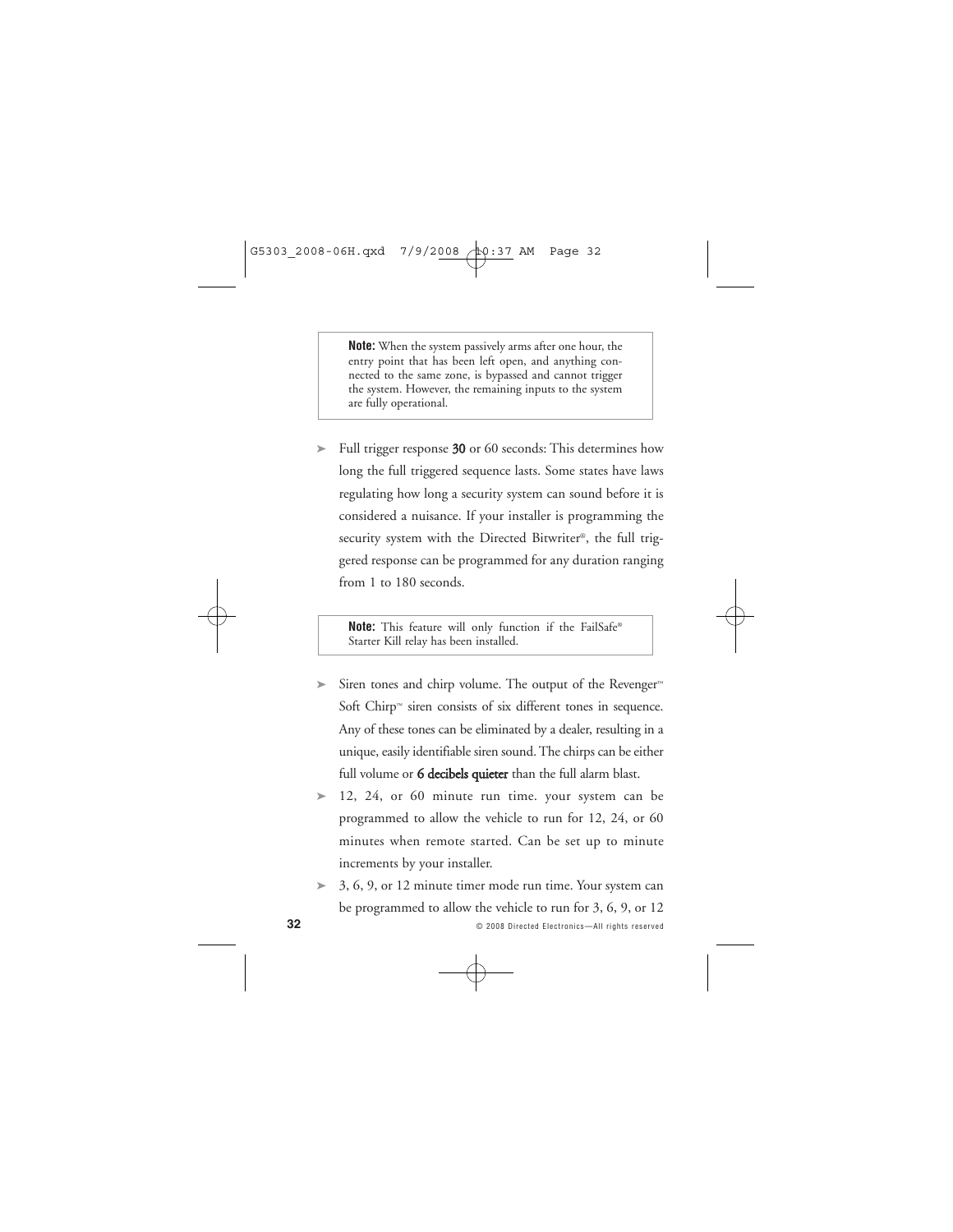minutes when remote started in timer mode. Can be set up to 16 minutes by your installer.

- ➤ While the remote start system is running the engine, the parking lights of the vehicle can flash on and off or come on and light steadily.
- ➤ Comfort closure is a programming option which closes the vehicle's windows after remote locking.

# *Security & convenience expansions*

Listed below are some of the many expansion options available. Please consult your dealer for a complete explanation of all the options available to you.

**Audio Sensor:** Metal on glass, glass cracking, and breaking glass produce distinctive acoustic signatures. The 506T audio sensor uses a microphone to pick up sounds, then analyzes them with proprietary acoustic software to determine if the glass has been struck.

**Field Disturbance Sensor:** An invisible dome of coverage is established by installing the 508D "radar" sensor. Your system can react to any intrusions into this field with the full triggered sequence.

**Power Locks:** This system offers lock outputs that can control some manufacturers' power door lock systems. For other systems, additional parts may be required.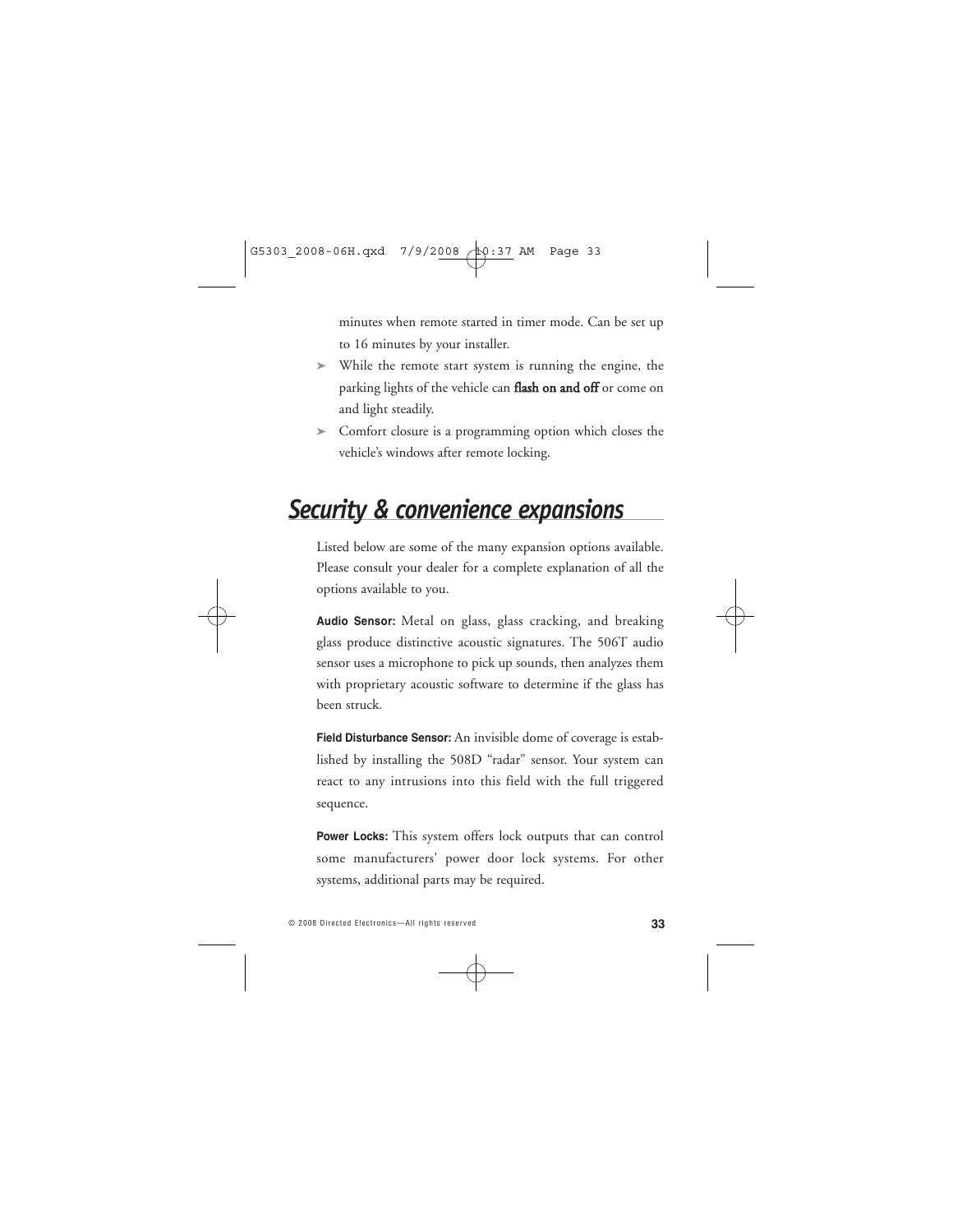**Power Trunk Release:** The accessory output of the system can operate a factory power release for the vehicle's trunk or hatch. Although the on-board relay can control most power trunk releases, sometimes an optional relay is required. If the factory release is not power-activated, Directed®'s 522T trunk release solenoid can often be added.

**Power Window Control:** Automatic power window control is provided with the 529T and 530T systems. These can operate power windows, and can roll them up automatically when the system is armed, roll them down, or both up and down.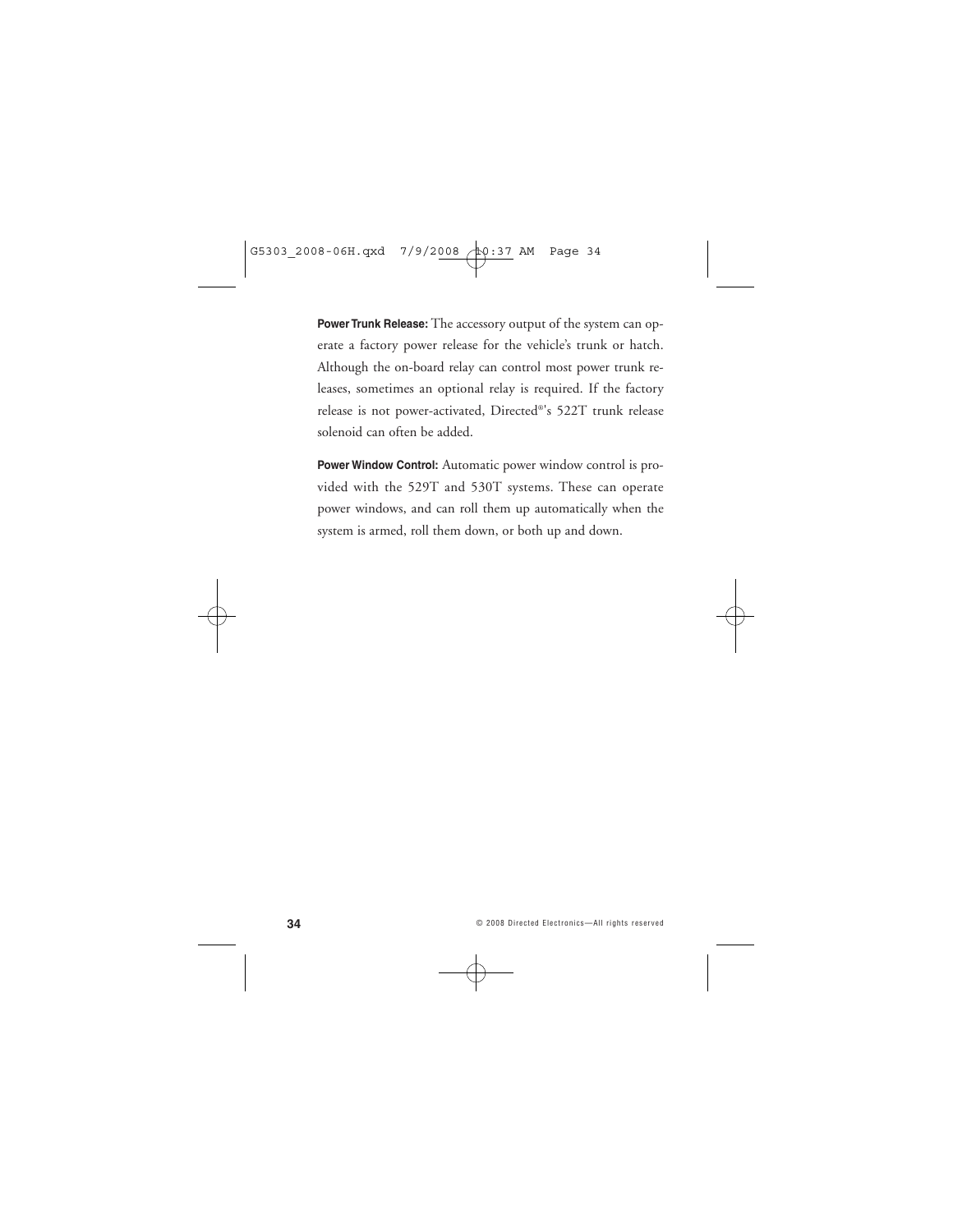# *Glossary of terms*

**Control Unit:** The "brain" of your system. Usually hidden underneath the dash area of the vehicle. The control unit houses the microprocessor which monitors your vehicle and controls all system functions.

**Input:** A physical connection to the system. An input can be provided by a sensor, pinswitch or by existing systems in the vehicle, such as ignition or courtesy lights.

**LED:** A red light mounted at a discretionary location inside the vehicle. It is used to indicate the status of your system.

**Shock Sensor:** This system has a dual zone shock sensor. This sensor is mounted in the vehicle and designed to pick up impacts to the vehicle or glass.

**Transmitter:** A hand-held, remote control which operates the various functions of your system.

**Trigger or Triggered Sequence:** This is what happens when the alarm "goes off" or "trips." The triggered sequence of your system consists of the siren sounding and parking lights flashing for the programmed duration.

**Valet button:** A small push button mounted at a discretionary location inside the vehicle. It is used to override the starter interrupt when a transmitter is lost or damaged, or to enter or exit Valet Mode.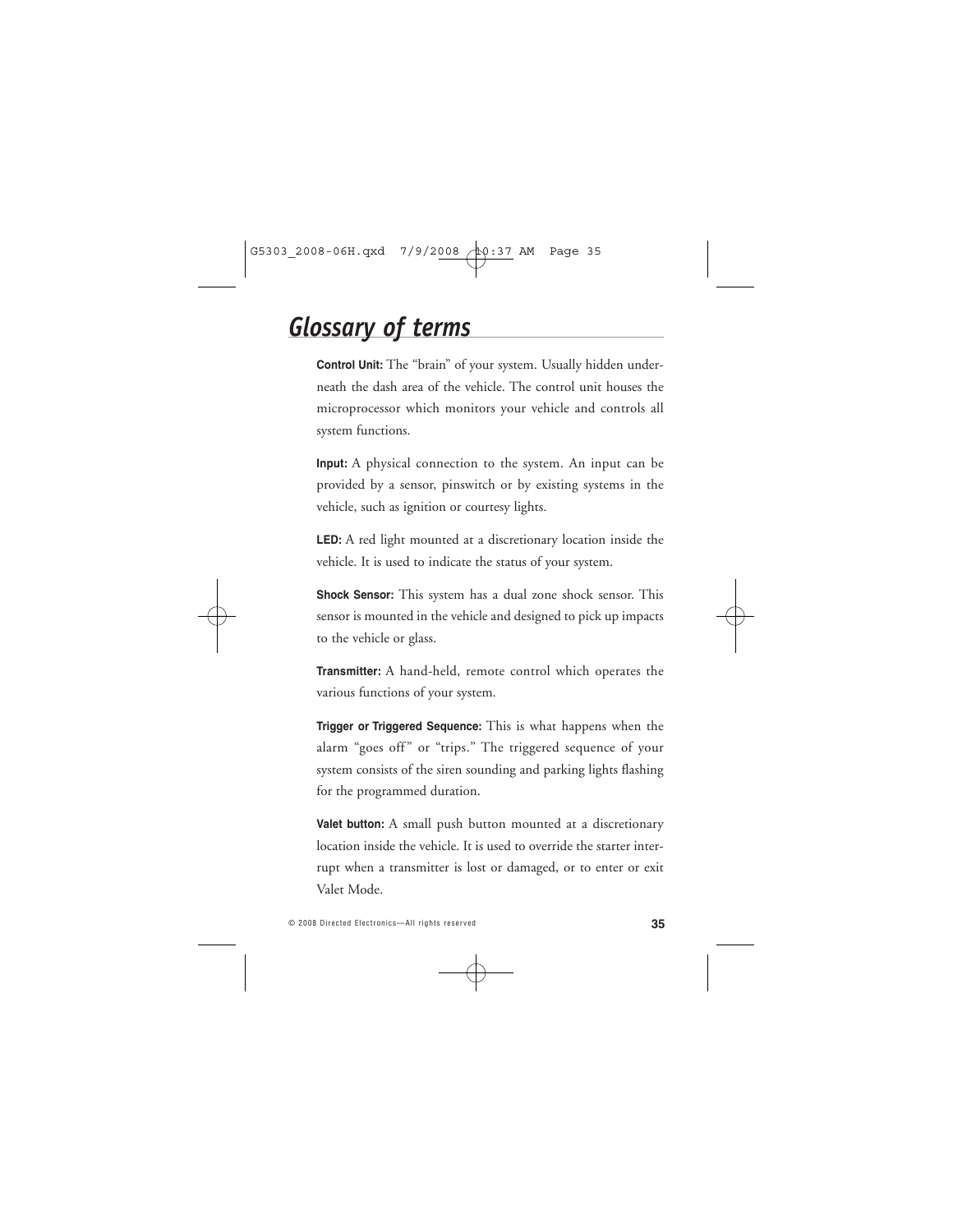**Warning Zone Response:** Lighter impacts to the vehicle will generate the Warning Zone response. It consists of several seconds of siren chirps and parking light flashes.

**Zone:** A zone is a separate input that the alarm can recognize as unique. Each input to the system is connected to a particular zone. Often two or more inputs may share the same zone.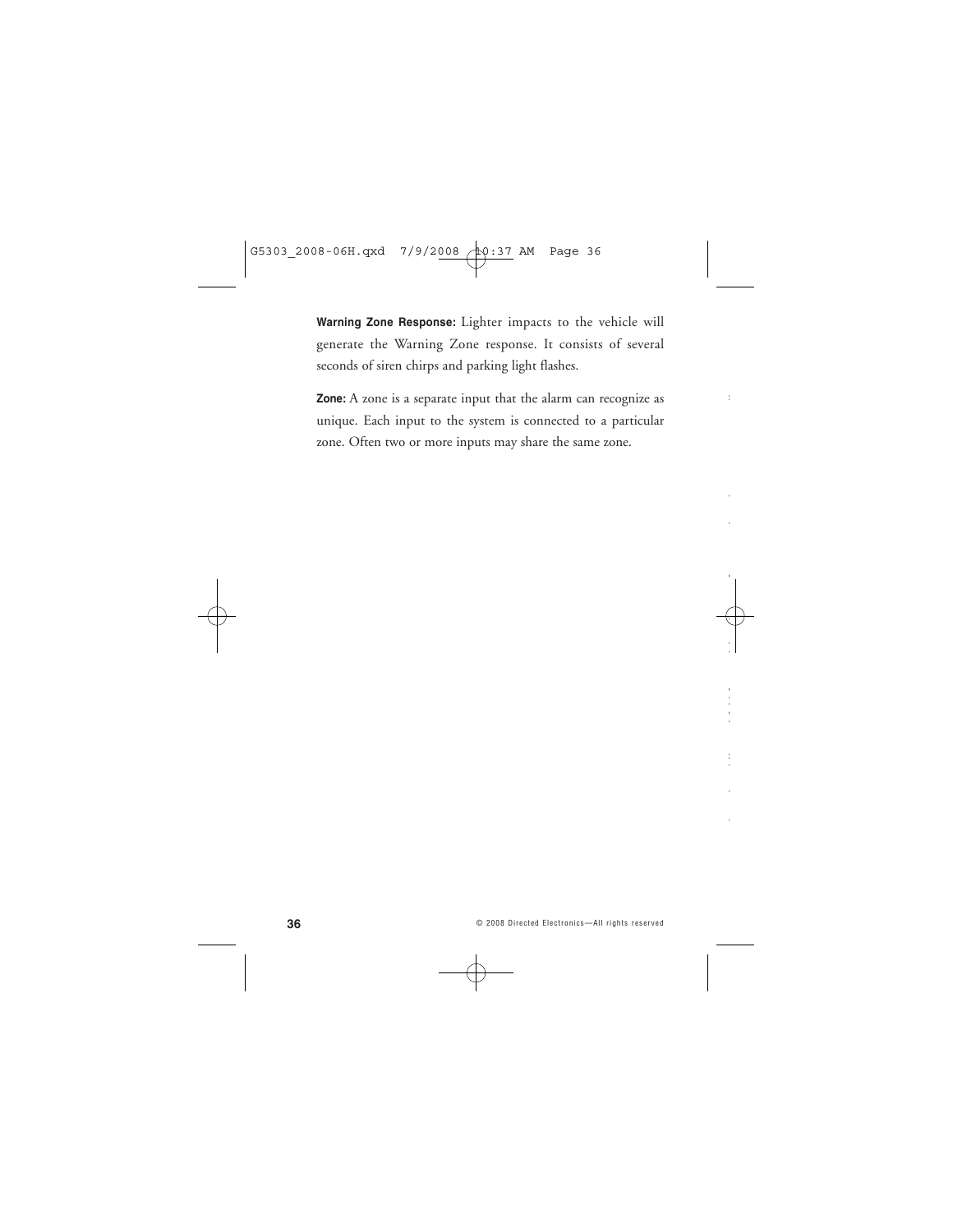# *Quick reference guide*

#### **Arming**

 $\chi$ 

To arm, press  $\bigcirc$ . When the system arms, you will hear a short chirp, and the parking lights will flash once.

#### **Arming while driving**

To arm the system while driving, press  $\left| \bigotimes \right|$  on your transmitter while the vehicle is running. The system will chirp once and then once more to indicate that the ignition is on.

#### **Arming while driving**

 $\blacksquare$  To arm the system while driving, press  $\lvert \Omega \rvert$  on your transmitter while the vehicle is running. The system will chirp once and then once more to indicate that the ignition is on.

#### **Disarming**

To disarm, press  $\mathbb{R}^2$ . You will hear two chirps, and the parking lights will flash twice.

#### **High security disarm**

■ For high security disarm, press on your transmitter and the siren will stop sounding. To completely disarm the security system, press again and the system will chirp 4 or 5 times (reporting the trigger).

#### **Disarming without a transmitter**

Turn on the ignition. Press the Valet button within 15 seconds. The system should now disarm. If it does not, you may have waited too long, so turn the ignition off and on and try again.

#### **Silent Mode**™

Pressing  $\text{M}$  briefly before arming or disarming will eliminate the confirmation chirp(s) for that one operation only.

#### **Panic Mode**

■ Press **for** for 2 seconds, and you will enter Panic Mode. The siren will sound and the parking lights will flash for 30 seconds. To stop Panic Mode at any time, press  $\boxed{\bigcirc}$  on the transmitter again.

#### **To remote start the vehicle**

Press  $\left|\frac{1}{\text{F}}\right|$  twice within 3 seconds. The parking lights will turn on (if connected) and the vehicle will start and run for the programmed period of time.

 $\chi$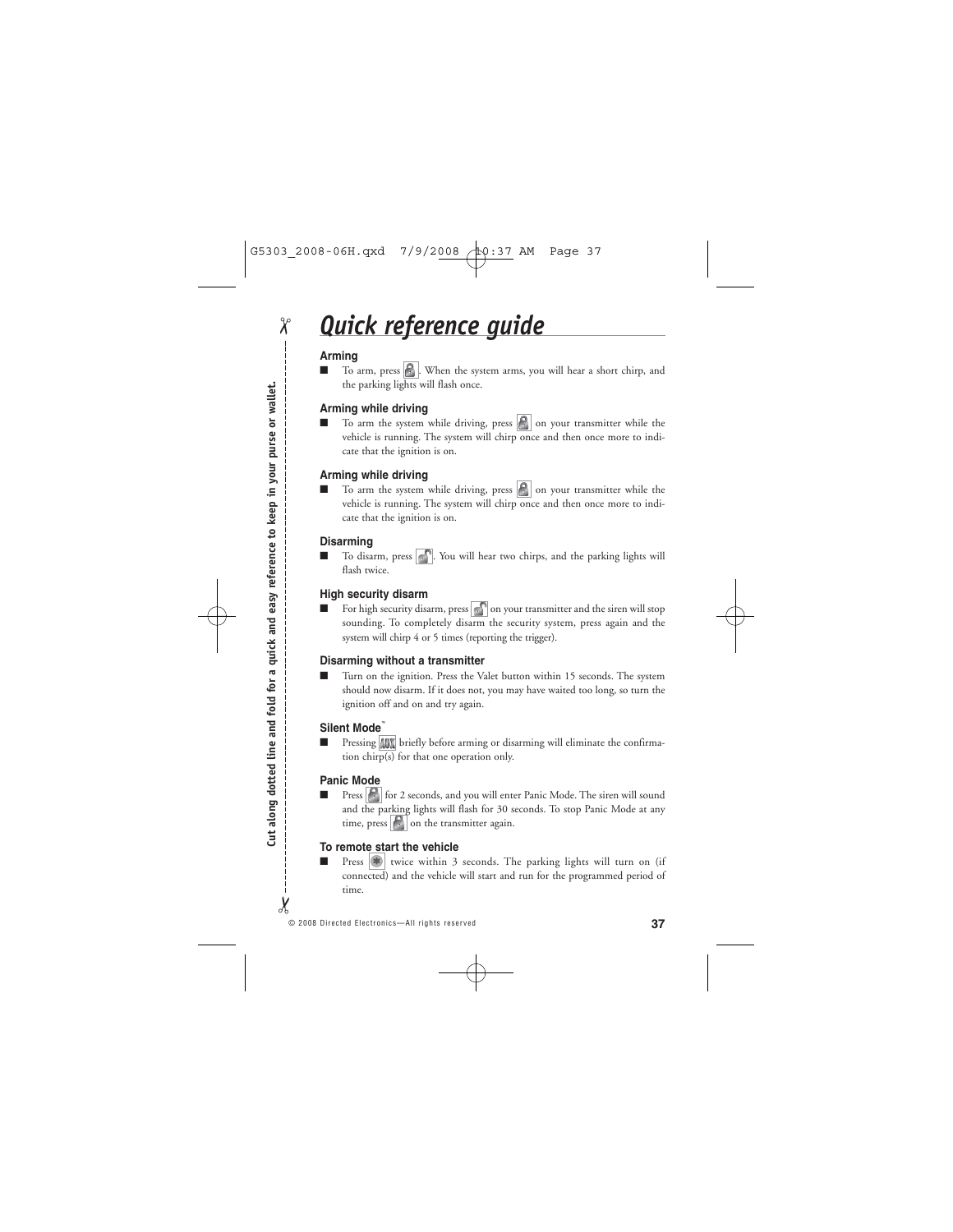#### **To disable the remote start system**

■ To disable the remote start, move the shutdown toggle switch to the OFF position.

#### **Location of Valet button\_\_\_\_\_\_\_\_\_\_\_\_\_\_\_\_\_\_\_\_\_\_\_\_\_\_\_\_\_\_\_\_\_**

#### **Number of Valet button pulses for disarming\_\_\_\_\_\_\_\_\_\_\_\_\_\_\_**

#### **Valet Takeover**

■ Press and release (<del>1)</del> on the transmitter twice in 3 seconds. Turn the ignition key to the OFF position. Once the vehicle has started, it will run for the pre-programmed period of time (12, 24, or 60 minutes).

#### **Rear Window Defogger**

**■** Press the  $\mathbb{R}$ ,  $\mathbb{R}$ , and  $\mathbb{M}\mathbb{R}$  buttons simultaneously to turn the defogger on or off when remote starting. When a remote start is initiated, the parking lights will flash 2-times if the defogger is set to off, and will flash 3-times if the defogger is set to on.

 $\chi$ 

 $\chi$